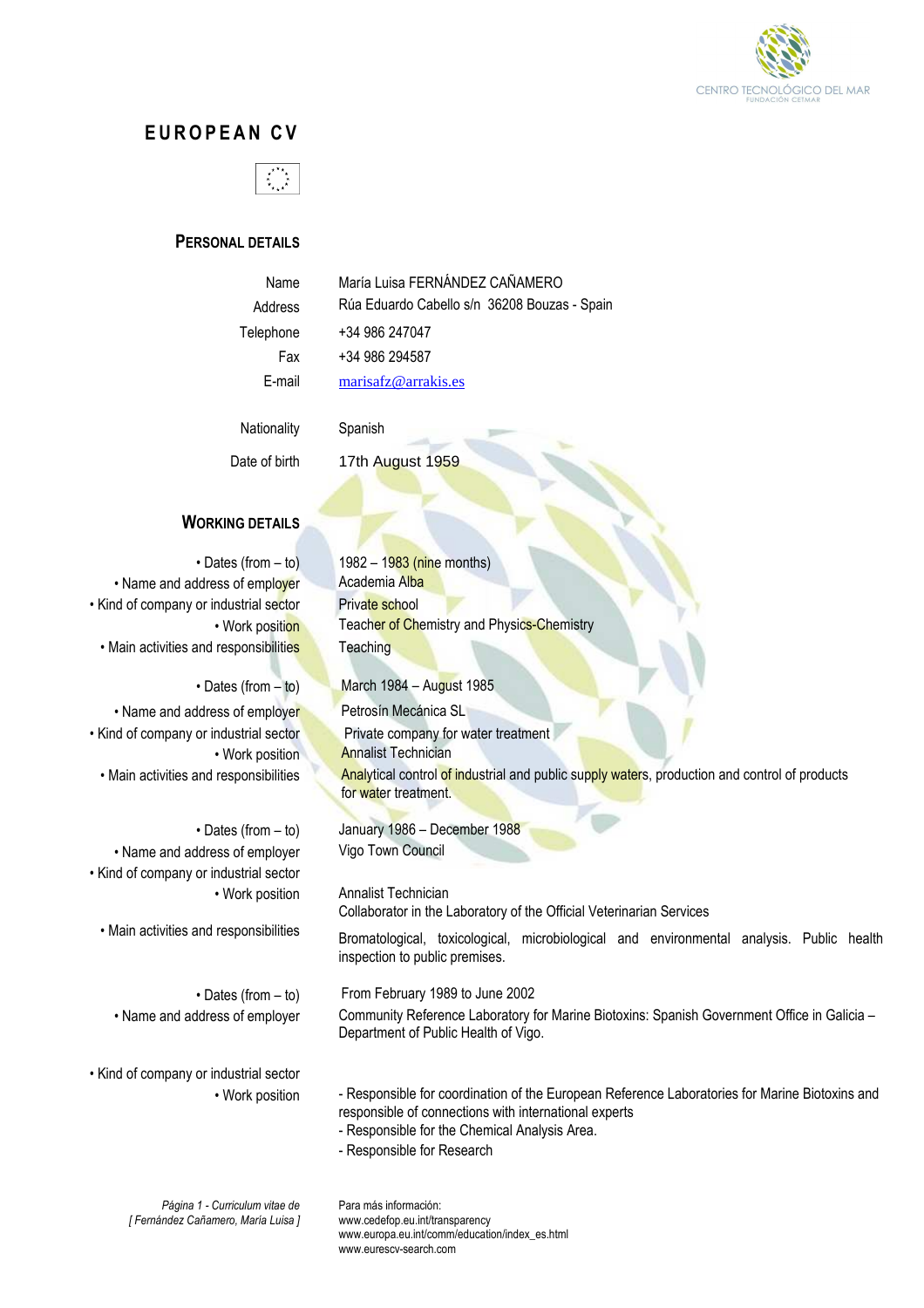

• Main activities and responsibilities **- Responsible for coordination of the European Reference Laboratories for Marine Biotoxins and** responsible of connections with international experts

- Organization and coordination of the activities of European Reference Laboratories for marine biotoxins, meetings work groups, etc
- Representation of the Community Reference Laboratory in Forums and International Committees: European Committee for Standardization (CEN), international conferences, round tables and workshops.
- Training of technicians from European and third countries in the area of marine biotoxins control: knowledge and interpretation of Community legislation, analytical training, consultancy in laboratory quality systems according to Standard UNE-45001, ISO-17025 and Laboratory Good Practices.
- Organization of training courses of marine biotoxins control with national and international scope as well as cooperation with other national and international institutions organizing courses of control and management of fisheries resources through the import of theoretic and practical lessons.
- Technical support in situ to National and Third Countries Laboratories on the area of marine biotoxins control, including staff training on the development of analytical methods, consultancy in Quality Systems and establishment of control criteria similar to the European legislation in force.
- **Consultancy to European Commission on legislation, performing studies used as a** background for the development of new aspects to be legislated or modified on marine biotoxins control.
- Responsible for the Area of Chemical Analysis
	- Control of marine products coming from Third Countries through the analysis of parameters with health signification (physical-chemical marine biotoxins).
	- **Development and implementation of complex instrumental methods applicable in** health control and in research: Liquid Chromatography of High Efficacy with Ultraviolet Detection, Fluorimetry and Mass Spectrometry
	- Implementation of Management and Quality System: UNE 45001, ISO 17025, Good Practices of Laboratory.
- **Responsible for Research** 
	- Participation in research projects (check corresponding enclosed information).

# • Dates (from  $-$  to) July 2002 – At present

• Name and address of employer Centro Tecnológico del Mar-Fundación CETMAR (Technological Centre of the Sea) • Kind of company or industrial sector Public Foundation, non-profit-making-company

• Work position In charge of the Area of Marine environment/resources control and management

• Main activities and responsibilities Elaboration, coordination and management of studies, projects and activities concerning conservation, development and sustainable management of marine environment and resources.

#### **EDUCATION AND TRAINING**

• Dates (from – to) **I** June 1982

• Name and kind or organism which offered the education or training • Degree obtained Degree in Chemical Sciences

- Dates (from to) **•** October 2001
	-

University of Santiago de Compostela

University of Santiago de Compostela

• Name and kind or organism which offered the education or training

- Dates (from to) **·** June 2007
- Degree obtained phD in Chemical Sciences
- 

*Página 2 - Curriculum vitae de [ Fernández Cañamero, María Luisa ]*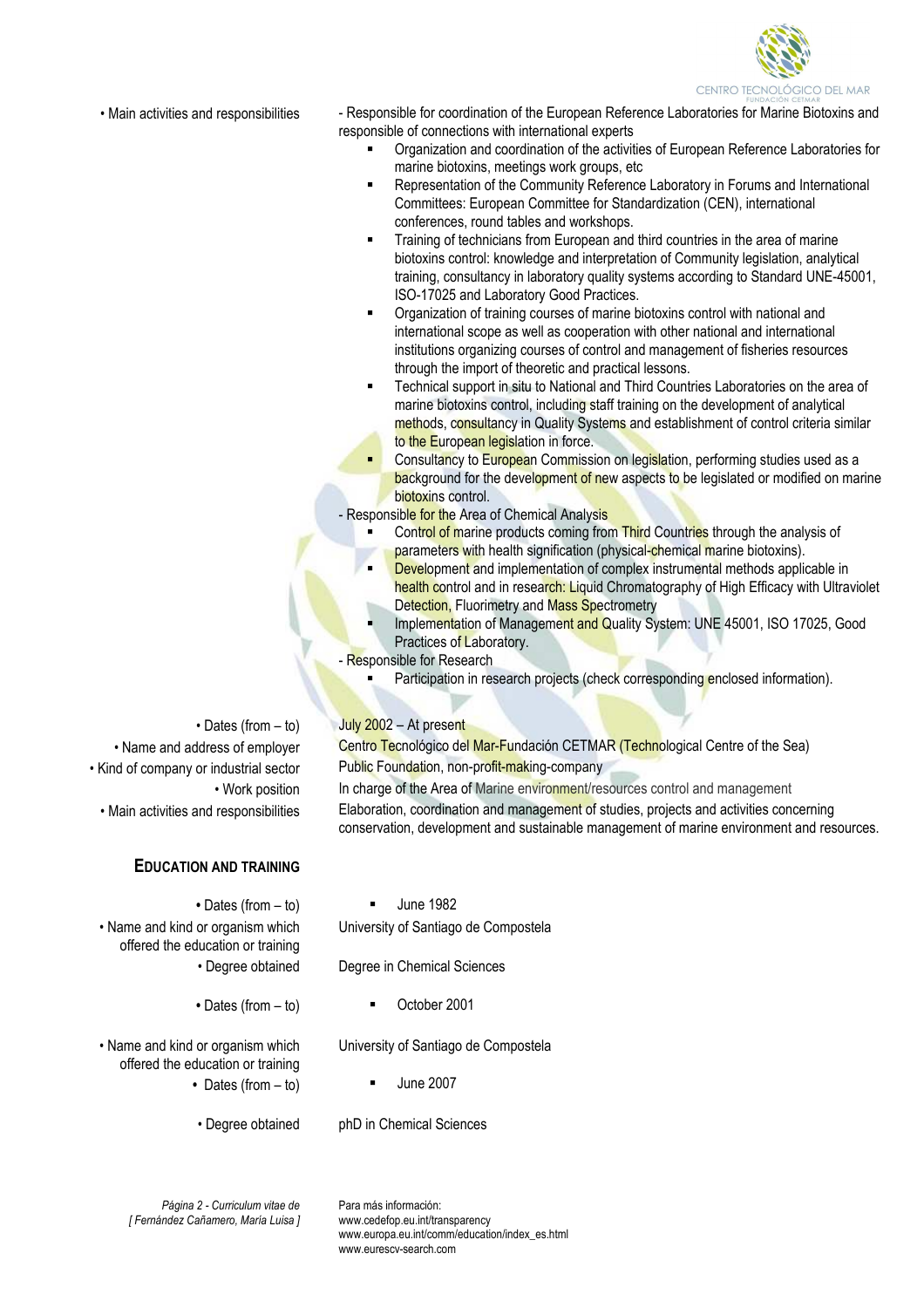

|                                                      | FUNDACIÓN CETMAR                                                                                                         |  |
|------------------------------------------------------|--------------------------------------------------------------------------------------------------------------------------|--|
| • Main subjects or occupational<br>abilities treated | Research work performed: Study of DSP toxins composition in planktonic and bentonic<br>dinoflagellates of Galician Rías. |  |
|                                                      | New methods of assessment and extraction of diarrheic toxins(DSP)                                                        |  |
|                                                      | Microbiology of seafood products<br>$\bullet$<br>Marine Biotoxins in bivalve molluscs of commercial interest             |  |
|                                                      | Pathologic alterations and immune system in bivalve molluscs                                                             |  |
|                                                      | Phytotoxicity episodes in bivalve molluscs                                                                               |  |
| • Degree obtained                                    | Studies of doctorate within the program of PhD in Marine Biology and Aquaculture: Research                               |  |
|                                                      | capacity in Pharmacology guaranteed by the Diploma in Advanced Studies                                                   |  |
| <b>PERSONAL ABILITIES</b>                            |                                                                                                                          |  |
| <b>AND SKILLS</b>                                    |                                                                                                                          |  |
| MOTHER TONGUE                                        | [Spanish and Galician]                                                                                                   |  |
| <b>OTHER LANGUAGES</b>                               |                                                                                                                          |  |
|                                                      | [ENGLISH]                                                                                                                |  |
| • Reading                                            | [Excellent]                                                                                                              |  |
| • Writing                                            | [Excellent]                                                                                                              |  |
| · Oral expression                                    | [Excellent]                                                                                                              |  |
|                                                      |                                                                                                                          |  |
| <b>SOCIAL ABILITIES</b>                              | Abilities to work with other people, and net working skills. These skills haven specially acquired                       |  |
| <b>AND SKILLS</b>                                    | during years of working experience when it has been extremely important to be able to                                    |  |
|                                                      | communicate with researchers, businessmen, managers and in general, people with very                                     |  |
|                                                      | different profiles and from diverse working places.                                                                      |  |
| <b>TECHNICAL ABILITIES</b>                           | Basic knowledge as user: WordPerfect, Word, Excel, Power Point, Data Bases, Internet.                                    |  |
|                                                      |                                                                                                                          |  |
| <b>AND SKILLS</b>                                    |                                                                                                                          |  |
|                                                      |                                                                                                                          |  |
|                                                      |                                                                                                                          |  |
| <b>DRIVING LICENCE</b>                               | Yes                                                                                                                      |  |
|                                                      |                                                                                                                          |  |
|                                                      |                                                                                                                          |  |
| <b>OTHER ACTIVITIES</b>                              |                                                                                                                          |  |
|                                                      | <b>TRAINING AND EDUCATION COURSES</b>                                                                                    |  |
|                                                      |                                                                                                                          |  |
|                                                      | Course on "Contamination and food control". Official College of Industrial Engineers. (5th to 8th April 1983).           |  |

- III Basic course for Consumption Instructors. Council Office for Consumer Information. Vigo Town Council. (30th de November to 5th de December 1987).
- **Introduction to PC, Operative System MS-DOS and Data Bases DBASE III. Micros- Aula de Informática. (3rd February to 22nd)** June 1989).
- Course on Office Computerization: Operative System, Word Processor, Data Bases, Presentations. Microgal. March, 1993.
- Liquids Chromatography. Hewlett-Packard Spain , S.A. (27-29 June, 1989)
- Liquid Chromatography of High Efficacy and its applications on consumption and use products. National Institute of consumption. Ministry of Heath and Consumption (28th-30th November 1990, 20 hours).
- Course on environment awareness. Official College of Chemists of Galicia. (2nd to 25th October 1990)
- Needs for a laboratory authorization. Food National Centre of Majadahonda. Madrid. (5th-6th November1997).
- Training Course for the MIST Diagnostic test Kit for identifying paralytic shellfish poison (PSP). Jellet BIOTEK Limited. June 1997.

*Página 3 - Curriculum vitae de [ Fernández Cañamero, María Luisa ]*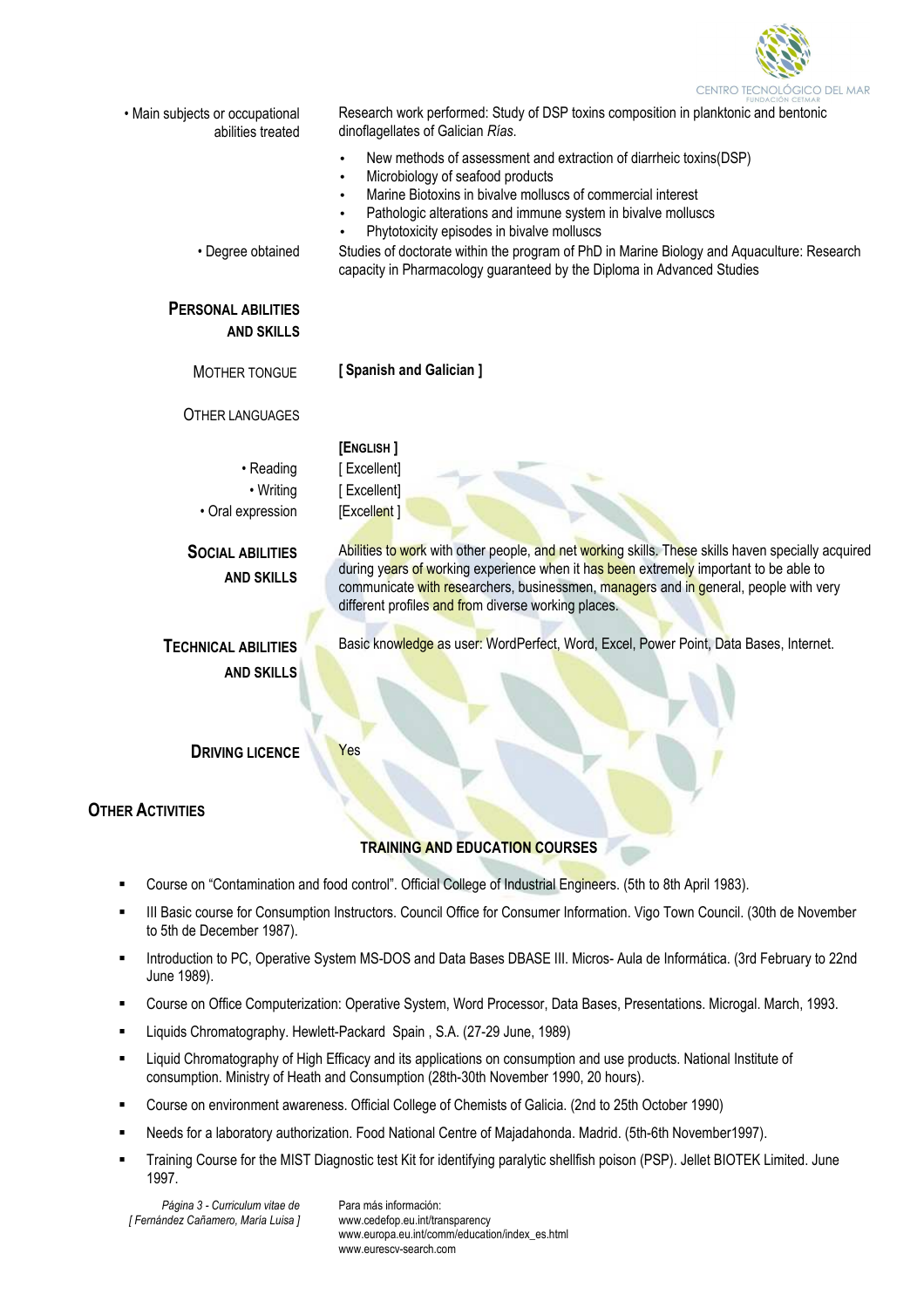

- Course on Mass Spectrometry. LCQ DUO operator's training course. (11<sup>th</sup> to15th de September 2000).
- Instrumental Methods for the Determination of Phycotoxins in Seafood and Freshwaters. Cork Institute of Technology. (30th August to 9th September 2000).
- Standard ISO 17025 and uncertainty determination. ASECAL. Ministry of Health and Consumption. Madrid. ( $3^{rd}$  to  $4^{th}$  December 2001).
- *Course on consultancy principles . CETMAR Vigo. Grupo PIREO (October 2004)*

#### **TRAINING INTERNSHIPS**

Institut Francais de Recherche pour L'Explotation de la Mer (IFREMER). Nantes, Francia. 17th August to 1st September 1990.

## **PUBLICATIONS**

G. ALVAREZ, E. CUQUEJO, M.LUIS, **ML FERNANDEZ** . Estudio bromatológico de croissants recogidos en establecimientos de hostelería en Vigo. Diciembre 1986. Alimentaria, 34-39

G. ALVAREZ, E. CUQUEJO, M.LUIS, E CAMBEIRO, **ML FERNANDEZ**. Calidad de vinos comunes expendidos en establecimientos de hostelería en Vigo. Mayo 1988 . Alimentaria , 48-61.

G. ALVAREZ, E. CUQUEJO, M.LUIS, **ML FERNANDEZ**. Cesión de plomo por vasijas de barro vidriado empleadas para uso alimentario. Mayo 1989. Anales de Bromatología XLI-1, 87-101.

G. ALVAREZ, E. CUQUEJO, M.LUIS, E CAMBEIRO, **ML FERNANDEZ**. Octubre 1993.Calidad de vinagres recogidos en establecimientos de alimentación del término municipal de Vigo. Alimentaria ,48-61

**ML FERNANDEZ**. Estudios de toxicidad en arrastres de *Dinophysis spp*. Resultados preliminares.1993. En:Tercera Reunión Ibérica sobre fitoplancton tóxico y biotoxinas. Ed. Xunta de Galicia, Santiago de Compostela, pp 94-96.

MARTÍNEZ, B. REGUERA, **M.L. FERNÁNDEZ**, A. MÍGUEZ Y E. CACHO. 1991. Spatial distribution of PSP toxicity in the mussels rafts of the Galician Rias: some management strategies. Ed. CNEVA, Paris, pp: 211-215

REGUERA, I. BRAVO, C. MARCAILLOU-LEBAUT, P. MASSELIN, **M.L. FERNÁNDEZ**, A. MÍGUEZ Y A. MARTÍNEZ.1993. Monitoring of *Dinophysis spp*. and vertical distribution of okadaic acid on mussel rafts in Ria de Pontevedra (NW spain). Ed. Elsevier, New York, pp 553- 558.

J. BLANCO, **M.L. FERNÁNDEZ**, J. MARIÑO, B. REGUERA, A. MÍGUEZ, J. MANEIRO, E. CACHO Y A. MARTÍNEZ. 1995. From *Dinophysis spp.* toxicity to DSP outbreaks: a preliminary model of toxin accumulation in mussels. Eds. P.Lassus, G.Arzul, E. Erard-Le Denn, P.Gentien, C. Marcaillou-Le Baut, Lavoisier, Paris.pp 777-782.

A.MARTÍNEZ, A. MÍGUEZ, E. CACHO Y **M.L.FERNÁNDEZ**. 1996. Control sanitario de biotoxinas marinas en la Unión Europea. Estandarización de los métodos de análisis. ED. Generalitat de Catalunya, Barcelona. pp 105-112.

**M. L. FERNÁNDEZ**. 1996. Deteccion de toxinas DSP por HPLC. Complejidad de los perfiles toxicos . Alternativas. ED. Generalitat de Catalunya, Barcelona. pp 159-165.

**M.L. FERNÁNDEZ**, A. MÍGUEZ, E. CACHO Y A. MARTÍNEZ. 1996. Sanitary control of marine botoxins in the European Union. National Reference Laboratories Network. In "Harmful and Toxic Algal Blooms". Eds. T.Yasumoto, Y Oshima, Y Fukuyo, eds. IOC of UNESCO, Paris, pp: 11-14.

*Página 4 - Curriculum vitae de [ Fernández Cañamero, María Luisa ]* Para más información: www.cedefop.eu.int/transparency www.europa.eu.int/comm/education/index\_es.html

www.eurescy-search.com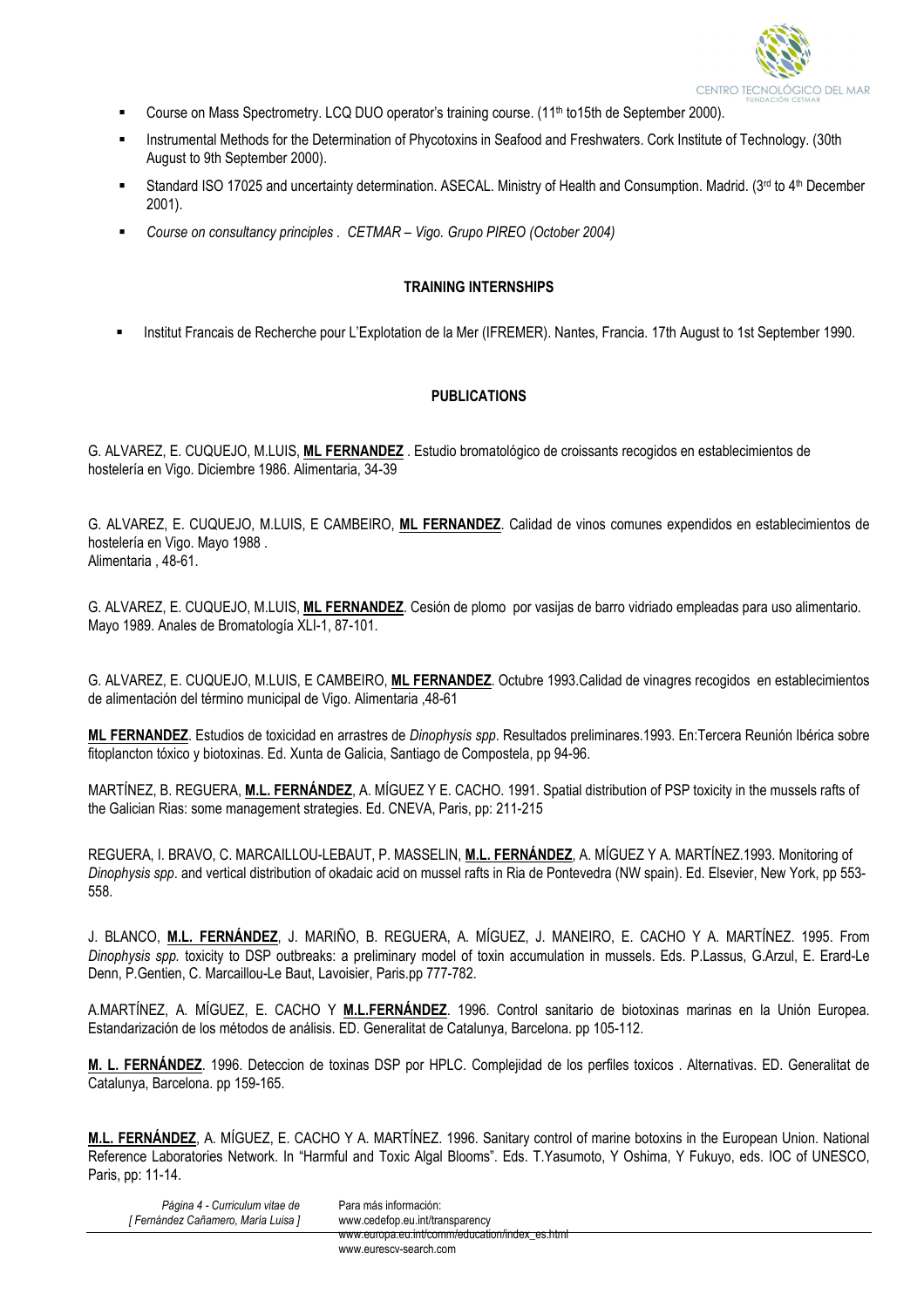

A.MIGUEZ, **M.L. FERNANDEZ**, S.FRAGA. 1996. First detection of Domoic acid in Galicia. In "Harmful and Toxic Algal Blooms". Eds. T.Yasumoto, Y Oshima, Y Fukuyo, eds. IOC of UNESCO, Paris, pp: 143-145.

**M.L. FERNÁNDEZ**, A. MÍGUEZ, E. CACHO Y A. MARTÍNEZ.1996. Detection of okadaic acid esters in the hexane extracts of Spanish mussels.Toxicon, 3, 381-387.

**M.L. FERNÁNDEZ,** A.CEMBELLA. 1995. Mammalian bioassays. In " IOC manuals and guides".Vol. 33, UNESCO, Paris, pp 213-218.

**M.L. FERNÁNDEZ.** Phycotoxins: regulatory limits and effects on trade. 1998.

In " Mycotoxins and Phycotoxins: developments in Chemistry, Toxicology and Food Safety". Eds. M.Miraglia, HP van Egmond, C. Brera, J.Gilbert, ALAKEN,Inc., USA pp 503-516.

A.MARTÍNEZ, **M.L. FERNÁNDEZ**, A. MÍGUEZ. 1997. Situación actual de los métodos de análisis y criterios de tolerancia en la Unión Europea. Acuerdos alcanzados por la red de Laboratorios Nacionales de Referencia de la UE. Futuras actividades. En: Actas de la V Reunión Ibérica sobre fitoplancton tóxico y biotoxinas. Ed. ANFACO-CECOPESCA, Vigo, pp 139-147.

**M.L.FERNANDEZ,** B.REGUERA, I.RAMILO, A.MARTINEZ.1999. Toxinología de *Dinophysis acuta, D.caudata y D.acuminata* de las Rias Gallegas. En: Actas de la VI Reunión Ibérica sobre Fitoplancton Tóxico y Biotoxinas. Ed. Consejeria de Pesca y Agricultura. pp:127-137.

A.MIGUEZ, **M.L. FERNANDEZ**, E.CACHO, A.MARTINEZ. 1999. Control sanitario de toxinas marinas: Acuerdos y actividades de la red de Laboratorios Europeos Nacionales de Referencia. En: Actas de la VI Reunión Ibérica sobre Fitoplancton Tóxico y Biotoxinas. Ed. Consejeria de Pesca y Agricultura. pp:199-206.

**M.L. FERNÁNDEZ**, A. MÍGUEZ, A. MOROÑO, E. CACHO, A. MARTÍNEZ , J.BLANCO. 1997. Detoxification of low polarity toxins (DTX3) from mussels *mytilus galloprovincialis* in Spain. In: "Harmful Algae". Eds. B.Reguera, J. Blanco, M.L. Fernandez, T. Wyatt. Xunta de Galicia-Unesco. Santiago de Compostela. pp 449-452.

A. MÍGUEZ, **M.L. FERNÁNDEZ**, E. CACHO Y A.. MARTINEZ. 1997. Mouse survival time as toxicity criteron. In: "Harmful Algae".Eds. B.Reguera, J. Blanco, M.L. Fernandez, T. Wyatt. Xunta de Galicia-Unesco. Santiago de Compostela. pp 239-240.

A.MOROÑO, **M.L. FERNÁNDEZ**, J. FRANCO, A. MARTÍNEZ, M.I. REYERO, A. MÍGUEZ, E. CACHO Y J.BLANCO.1997. PSP and DSP detoxification kinetics in mussel extracts of Spanish mussels *mytilus galloprovincialis*: effect of environmental parameters and body. In: "Harmful Algae".Eds. B.Reguera, J. Blanco, M.L. Fernandez, T. Wyatt. Xunta de Galicia-Unesco. Santiago de Compostela. pp 445-448.

A GARCIA, M.T. FERNANDEZ, M. I REYERO, J. FRANCO, K HAYA, J MARTIN, V. ZITKO, C. SALGADO, F. AREVALO, M. BERMUDEZ, **M.L FERNANDEZ**, A. MIGUEZ. 1997. Detection of PSP, ASP and DSP toxins by neuronal bioassay. comparison with HPLC and mouse bioassay. In: "Harmful Algae".Eds. B.Reguera, J. Blanco, M.L. Fernandez, T. Wyatt. Xunta de Galicia-Unesco. Santiago de Compostela. pp 554-557.

S. FRAGA, M. J. ALVAREZ, A. MIGUEZ, **M.L FERNANDEZ**, E. COSTAS, V. LOPEZ RODAS.1997. *Pseudo-nitzschia* species isolated from Galician waters. In: "Harmful Algae".Eds. B.Reguera, J. Blanco, M.L. Fernandez, T. Wyatt. Xunta de Galicia-Unesco. Santiago de Compostela. pp 270-273.

**M.L. FERNANDEZ.,** A. MÍGUEZ, E. CACHO Y A. MARTÍNEZ**.** Internacional Regulatory Approaches for Seafood Biotoxins. 1999. IN: Foodborne Illness. Facultade de Ciencias da Nutricao e Alimentacao da Universidade do Porto (Ed.). pp 99-112.

J BLANCO, **M.L FERNANDEZ**, A MIGUEZ, A. MOROÑO. 1999. Okadaic acid depuration in the mussels *mytilus galloprovincialis* : one and two compartment models and the effect of environmental conditions. Marine Ecology Progress Series 176, 153-163.

**M.L.FERNANDEZ.** 2000. Regulations for marine microalgal toxins: towards harmonization of methods and limits. South African Journal of Marine Science 22, 339-346.

I.MANEIRO, M.FRANGOPULOS, C.GUISANDE, **M.L.FERNANDEZ**, REGUERA, I. RIVEIRO. 2000. Zooplankton as a potential vector of Diarrhetic Shellfish Poisoning toxins through the food web. Marine Ecology Progress Series 201, 155-163.

M.L.SOUTO,J.J. FERNÁNDEZ, M. NORTE, **M.L. FERNÁNDEZ** Y A..MARTINEZ. 2001. Influence of aminoacids on okadaic acid production. Toxicon 39, 659-664.

| Página 5 - Curriculum vitae de    | Para más información:                          |
|-----------------------------------|------------------------------------------------|
| [Fernández Cañamero, María Luisa] | www.cedefop.eu.int/transparency                |
|                                   | www.europa.eu.int/comm/education/index_es.html |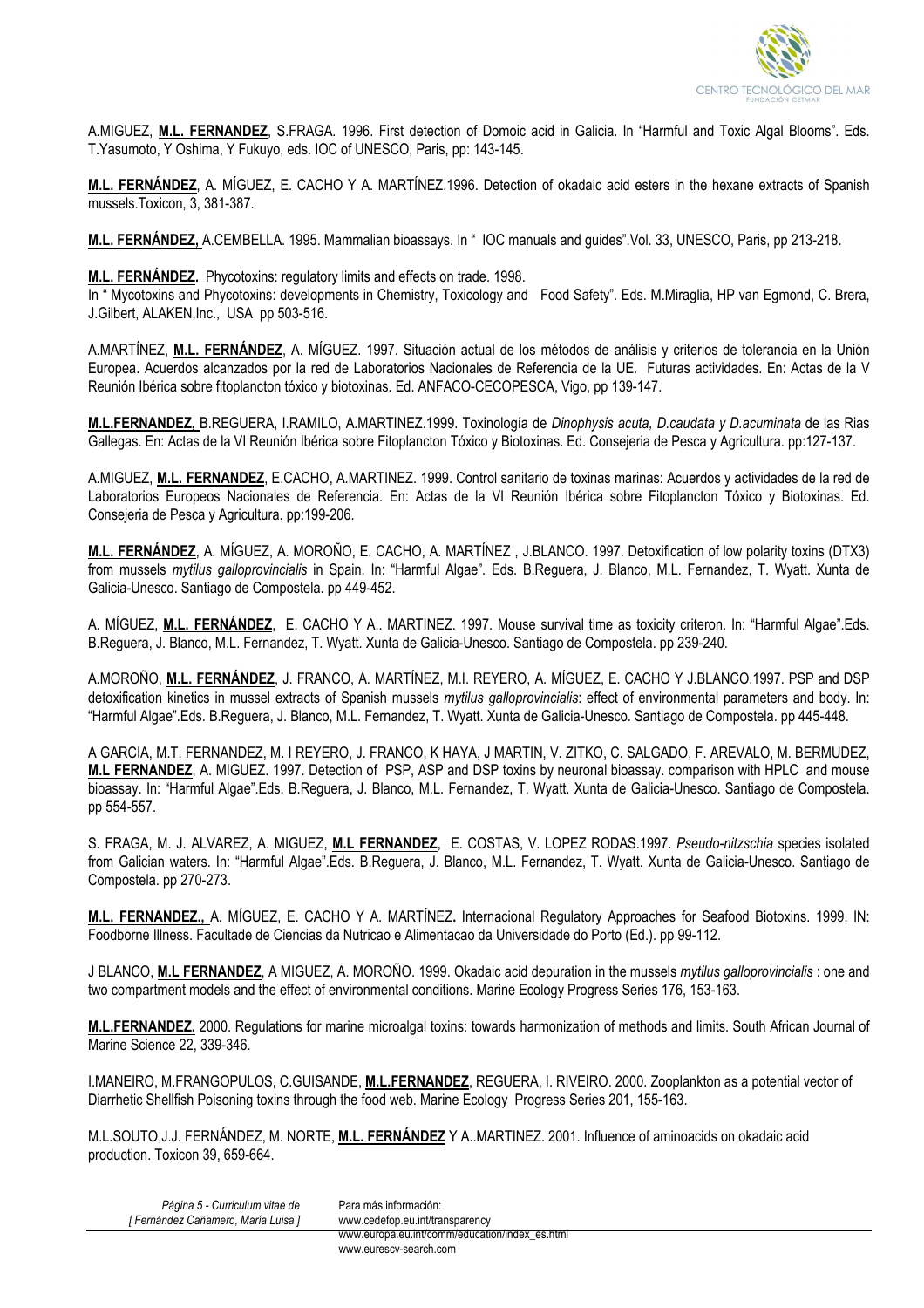

I BRAVO, **M. L. FERNANDEZ**, I RAMILO, A MARTINEZ. 2001. Toxin composition of the toxic dinoflagellate *Prorocentrum lima* isolated from different locations along the Galician coast (NW Spain). Toxicon 39, 1537-1545.

**M.L. FERNANDEZ,** J.DIOGENE. 2002 Bioensayos con mamiferos y ensayos bioquímicos y celulares para la detección de toxinas marinas. En : Floraciones algales nocivas en el Cono Sur Americano. E.A.Sar. M. Ferrario, B.Reguera. Monografías del Instituto Español de Oceanografía. Paris. (EN PRENSA),

**M. L. FERNÁNDEZ**, D.RICHARD, A.CEMBELLA. 2002. Mammalian Bioassays.In " IOC manuals and guides".2nd edition UNESCO, Paris, IN PRESS.

M. L. FERNÁNDEZ, S.SHUMWAY. 2002. Management of Shellfish Resources. In " IOC manuals and guides".2<sup>nd</sup> edition UNESCO, Paris, IN PRESS.

A.MOROÑO, F.AREVALO, **M.L. FERNANDEZ**, J.MANEIRO, Y.PAZOS, C.SALGADO, J.BLANCO. 2003. Accumulation and transformation of DSP toxins in mussels *Mytilus galloprovincialis* during a toxic episode caused by *Dinophysis acuminate.* Acuatic Toxicology, 62, 269- 280.

**M.L. FERNÁNDEZ**, Áurea Míguez, Ana Martínez, Angeles Moroño, Fabiola Arévalo, Yolanda Pazos, Covadonga Salgado, Jorge Correa, Juan Blanco, Sonsoles González-Gil, Beatriz Reguera. 2003. UNESCO, Santiago. First report of Pectenotoxin-2 phytoplankton net-hauls and mussels from the Galician Rías Baixas (NW Spain) during proliferations of *Dinophysis acuta* and *Dinophysis caudate. In:"* Molluscan Shellfish Safety". 75-86.

**M.L. FERNÁNDEZ**, Áurea Míguez, Emiliano Cacho, Ana Martínez. 2003. European approaches to marine toxin control. Towards harmonization. In: "Molluscan Shellfish Safety". 159-168.

ANA BRAÑA MAGDALENA, MARY LEHANE, SOPHIE KRYS, **M. LUISA FERNÁNDEZ**, AMBROSE FUREY, KEVIN J. JAMES. 2003. The first identification of azaspiracids in shellfish from France and Spain. TOXICON, 42, 105-108

**M.L. FERNÁNDEZ**, Hans van Egmond. 2004. European approaches to marine toxin and harmonisation, In "*Harmful Algae Management and Mitigation*", 77-83.

Beatriz Paz Pilar Riobó, **M.L. FERNÁNDEZ**, Santiago Fraga, José M. Franco. 2004. Production and release of yessotoxins boy the dinoflagellates *Protoceratium reticulatum and Lingulodinium polyedrum* in culture. In "Toxicon" 44, 251-258.

**FERNÁNDEZ, M.L.,** B. Reguera, I. Ramilo & A. Martínez. (2000). Toxinología y contenido tóxico de *Dinophysis acuminata*, *D. acuta* y *D. caudata* de las Rías Bajas Gallegas. In VI Reunión Ibérica sobre Fitoplancton Tóxico y Biotoxinas. Actas de la Reunión (Sevilla, 5-7 Mayo 1999). Junta de Andalucía. Congresos y Jornadas Nº 55/00, pp. 127-137.

**FERNÁNDEZ, M.L.,** Reguera, B., Ramilo, I., and Martínez, A. (2001). Toxin content of *Dinophysis acuminata*, *D. acuta* and D*. caudata* from the Galician Rías Bajas. In: Harmful Algal Blooms. Hallegraeff, G., Blackburn, S., Lewis, R., and Bolch, C. (eds.) Intergovernmental Oceanographic Commission of UNESCO, pp. 360-363.

**FERNÁNDEZ M.L.,** Míguez A., Martínez A., Moroño A., Arévalo F., Pazos Y., Salgado C., Correa J., Blanco J., González-Gil S. & Reguera B. (2003). First report of pectenotoxin-2 in phytoplankton net-hauls and mussels from the Galician Rías Baixas during proliferations of *Dinophysis acuta* and *D. caudata*. In: Villalba A., Reguera B., Romalde J. & Beiras R. (eds.) Molluscan Shellfish Safety. Consellería de Pesca e Asuntos Marítimos da Xunta de Galicia and Intergovernmental Oceanographic Commission of UNESCO, Santiago de Compostela, Spain, pp. 75-83.

Reguera, B., **M.L. FERNÁNDEZ,** A. Aguilera, S. González-Gil, E. Garcés, M. Delgado & I. Marín. Biología, autoecología y toxinología de *Dinophysis* spp.: Resultados del proyecto DINOPHYSIS 2000. En: M. Norte y J.J. Fernández (Eds.),VIII Aula Ibérica sobre Fitoplancton Tóxico y Biotoxinas, CAMPUS, La Laguna, pp. 77-90

**FERNÁNDEZ, M.L.,** Reguera, B., Ramilo, I., and Martínez, A. Toxin content of *Dinophysis acuminata*, *D. acuta* and D*. caudata* from the Galician Rías Bajas. *IX International Conference on Harmful Algal Blooms,* Hobart (Tasmania), 7-11 febrero de 2000. Book of Abstracts, p.116. Poster

**FERNÁNDEZ, M. L.,** Aúrea Miguez, Ángeles Moroño, Fabiola Arévalo, Yolanda Pazos, Covadonga Salgado, Jorge Correa, Juan Blanco, Sonsoles González-Gil and Beatriz Reguera. First report of Pectenotoxin-2 in phytoplankton from the Galician Rías Bajas during proliferations of Dinophysis spp. *IV International Conference on Molluscan Shellfish Safety*, Santiago de Compostela, 4-8 Junio de 2002.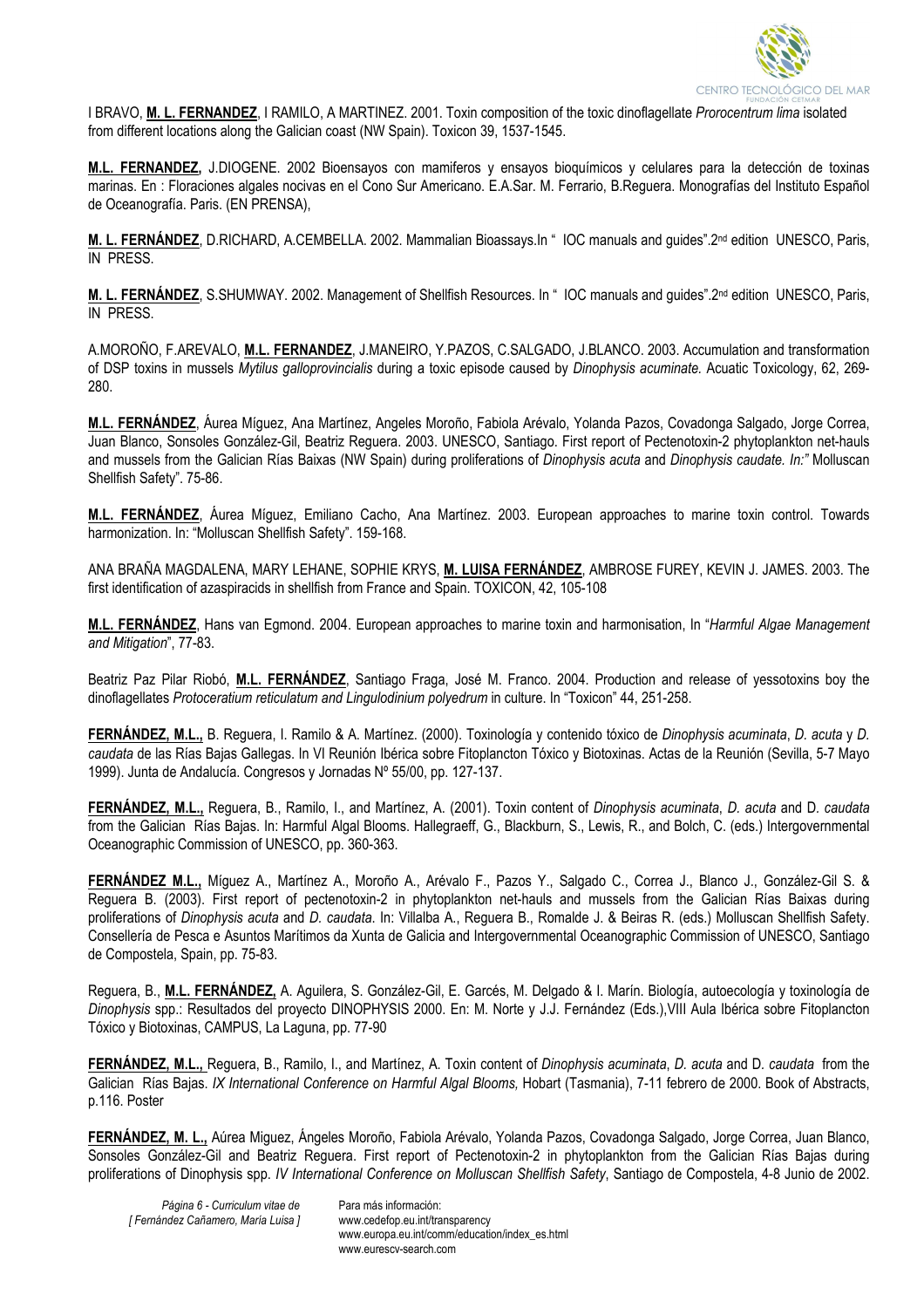

Book of Abstracts, p. 52. Poster

**FERNÁNDEZ, M.L.,** B. Reguera, S. González-Gil and A. Míguez. First report of Pectenotoxins in isolated *Dinophysis caudata* cells determined by Liquid Chromatography - Mass Spectrometry. *X International Conference on Harmful Algae*, St. Petersburg, Florida, 21-25 Octubre de 2002 Book of Abstracts, p. 91. Poster.

Blanco, J., Moroño A., **FERNÁNDEZ, M.L** , Toxic episodes in shellfish, produced by lipophilic phycotoxins: an overview. 2005. Revista Galega dos Recursos Mariños.

**FERNÁNDEZ, M.L.,** B. Reguera, S. González-Gil and A. Míguez. Pectenotoxin-2 in single-cell isolates of *Dinophysis caudata* and *Dinophysis acuta* from the Galician Rías (NW Spain). Toxicon, 48 (2006) 477-490

# **TEACHING OF INTERNATIONAL AND NATIONAL COURSES**

#### **Guest teacher in:**

Friedrich Shiller University. Jena. IOC-UNEP-WHO-FAO Training Course on Qualitative and Quantitative Determination of Algal Toxins. Germany. 18th to 28th October 1994.

University of Copenhague, August, 1995.IOC-DANIDA Course on the taxonomy and biology of harmful marine phytoplankton. Title: Analytical methods for determination of marine algal toxins: sanitary control in the European Union, regulations and National Reference Laboratory Network.

University of Trieste, Italy, 1995. IOC-UNEP-WHO-FAO-Italy Training Course on Toxin Chemistry and Toxicology related to Harmful Algae. Title: Analytical methods for determination of ASP toxins.

University of Paris.1996. Post- doctoral Course: Microalgae toxinogenic. Impact on Ecosystems,Aquaculture and Human Health. Title: Sanitary control of marine biotoxins in the European Union.

University of Vigo. Summer Courses. Marine biotoxins. July 1993. Title: Instrumental methods for the Analysis of Marine Biotoxins.

COI-IEO Scientific and Communication Centre on Harmful Algae. Spanish Institute of Oceanography of Vigo. Course: Toxic phytoplankton: usual methods in the analysis of marine phycotoxins. June 1997. Title: Introduction to syndromes associated to harmful algae. DSP Introduction to toxins detection and quantification methods.

COI-IEO Scientific and Communication Centre on Harmful Algae. Spanish Institute of Oceanography of Vigo. Course: Toxic phytoplnkton: toxic microalgae cultures in research and surveillance programs. June 1998. Title: Health control of marine toxins.

High Council of Scientific Research. Institute of Marine Research. Course: Evolution of quality in marine products processing. September 1998. Title: Toxicological issues on marine toxins.

COI-IEO Scientific and Communication Centre on Harmful Algae. Spanish Institute of Oceanography of Vigo Course: Toxic phytoplankton: microalgae cultures in research and surveillance programs. June 1999. Title: Health control of DSP toxins Extraction and quantification of DSP through HPLC and bio-test in mice.

COI-IEO Scientific and Communication Centre on Harmful Algae. Spanish Institute of Oceanography of Vigo Course: IV Course COI-AECI-IEO on toxic microalgae and phycotoxins. June 2000. Title: DSP. Syndrome description. Analytical methods for toxins detection and quantification. DSP extraction and quantification through HPLC and bio-test in mice.

www.eurescy-search.com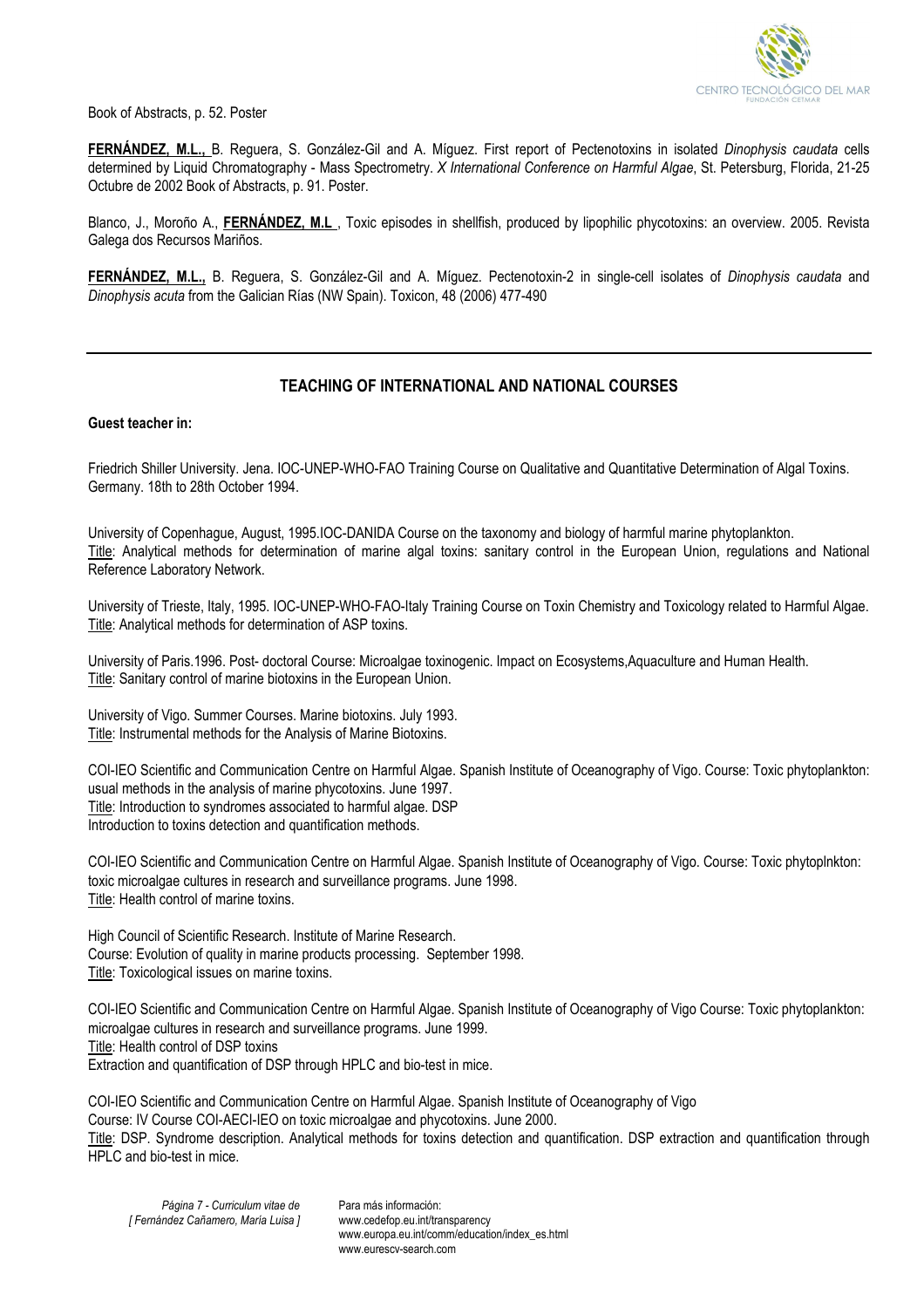

 COI-IEO Scientific and Communication Centre on Harmful Algae. Spanish Institute of Oceanography of Vigo Course: V Course COI-AECI-IEO on toxic microalgae and phycotoxins. June 2001.

Title: Detection and quantification methods of lyposoluble toxins.

AECI-CETMAR. Spanish Agency of International Cooperation. Centro Tecnológico del Mar. Course: I Seminar on Fisheries Management for Señor Officers From Sub-Saharan Africa. Vigo March 2003 Title: "Red Tides" and "Marine Contamination"

CENTRO JOVELLANOS (SASEMAR) –CETMAR Cursos de Prevención y Lucha contra la Contaminación-Nivel operativo básico. La Coruña, 16-18 de Enero 2006 y La Coruña, 19-21 de Enero 2006

# **CONGRESSES AND CONFERENCES**

#### **Papers and oral communications:**

Influence of physical-chemical parameters in growth and production of toxin Prorocentrum lima. Il Iberian Meeting on Toxic Phytoplankton and toxicity in bivalve molluscs. Lisbon, 1992.

Studies of toxicity in dragging of *Dinophysis spp*. Preliminary results. III Iberian Meeting on Toxic Phytoplankton and Biotoxins. Vilaxoan, 20th-22nd April, 1993.

DSP toxins detection by HPLC. Complexity of toxic profiles . Alternatives. IV Iberian Meeting on Toxic Phytoplankton and Biotoxins . Tarragona, 1995.

Marine toxins: Present situation of analysis methods and tolerance criteria in the European Union. Agreements established by the European network of national reference laboratories. Future activities.V Iberian Meeting on Toxic Phytoplankton and Biotoxins. ANFACO-CECOPESCA, Vigo, February 1997.

CONTINMAR: tools for contingency planning in marine oil spills. "Symposium on Marine Accidental Oil Spills -VERTIMAR-2005" Vigo (Spain) 13th - 16 th July 2005

#### **Guest lecturer in:**

VII International Conference on Toxic Phytoplancton. Sendai, Japón, Julio 1995 Title of lecture: Health Control of Marine Biotoxins in the European Union. National Reference Laboratory Network.

IX IUPAC Mycotoxins and Phycotoxins Symposium. Roma, Italia, 1996. Title of lecture: Phycotoxins: Regulatory Limits and Effects on Trade.

International Symposium and Workshop on Harmful Algal Blooms in the Benguela Current and other Upwelling Ecosystems. Swakopmund, Namibia, 1998.

Title of lecture: Regulations for the Control of Marine Microalgal Toxins. Towards harmonization of methods and limits.

I International Conference on Harmful Algae Mitigation and Management. Asian Pacific Economic Conference. Subic Bay, Philippines, Mayo 1999.

Title of lecture: European Programmes for the Management of Marine Biotoxins in Seafood.

Foodborne Illness. Porto. 28-29 Mayo 1999.

Title of lecture: Regulatory Approaches for Seafood Biotoxins.

International Seminar on Red Tides, Puerto Varas, Chile, August 1999. Title of lecture: Health Control of Marine Products in the European Union.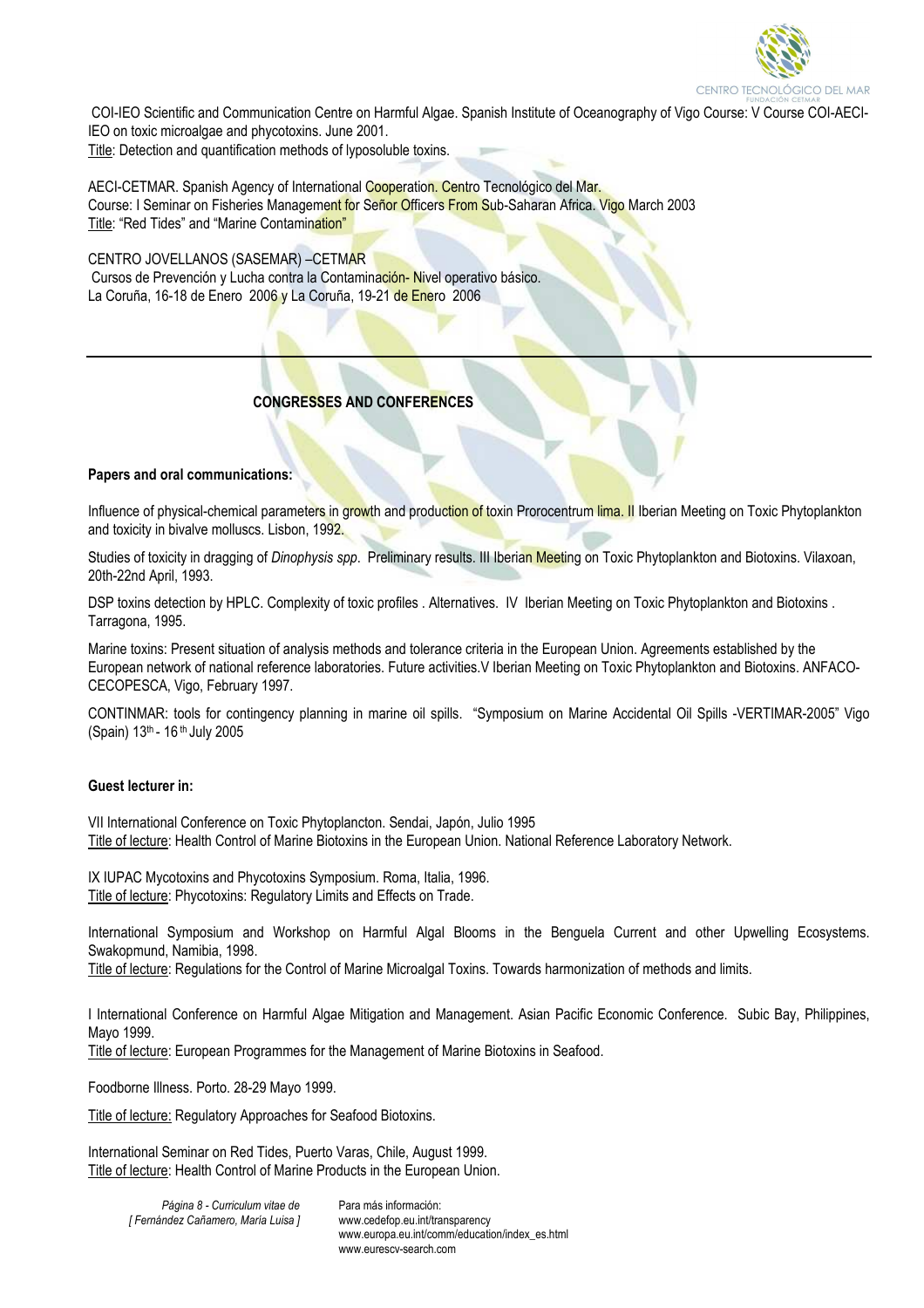

III International Conference on Molluscan Shellfish Safety, Southampton, New York, USA, Junio 2000. Title of lecture: European Approaches for Marine Toxin Control

II International Conference on Harmful Algae Mitigation and Management. Asean Pacific Economic Conference. Qingdao, China, November, 2001.

Title of lecture: European Approaches for Marine Toxin Control: activities of the network of European Reference Laboratories.

Seminar on "Best Practise in Local Contingency Planning Pollution Response - Maritime Safety Umbrella Operation – 16<sup>th</sup> December 2005 Southampton (United Kingdom)

Title of lecture: Local Contingency Planning. EROCIPS findings.

## **Round tables:**

Chairmanship. VII International Conference on Toxic Phytoplankton. Sendai, Japón, July 1995. Title: Standardization of DSP methods

Panellist in round table of the III International Conference on Molluscan Shellfish Safety, Southampton, New York, USA, Junio 2000.

Panellist in round table: "Shellfish Phycotoxins, Current Regulations and Possibilities of International Harmonisation". IV International Conference on Molluscan Shellfish Safety". Santiago de Compostela, June 2002

Scientific Table for the elaboration of the "Guide of Reference and Selection of Bioremediation in marine environments. Workshop on Marine Bioremediation Technologies, Cádiz. July 2002..

#### **Session chairmanship:**

- IX IUPAC Mycotoxins and Phycotoxins Symposium. Roma, Italia, 1996
- II International Conference on Harmful Algae Management and Mitigation. Qingdao, China, November, 2001.
- I Seminar on Regional Cooperation in Maritime Safety. Maritime Safety Umbrella Operation Programme (Interreg IIIB)
- Workshop " Preparing & Responding: Contingency arrangements and responding to incidents". Maritime Safety Umbrella Operation  $26<sup>th</sup> - 27<sup>th</sup>$  2005. Antwerpen (Belgium)

#### **WORKSHOPS**

#### **Guest expert in:**

- "Algal Toxin Workshop". Fisheries Research Centre. Dublin, Ireland, 1995. Organized by the Marine Institute.
- "Workshop on Phytoplankton Monitoring ". Limerick, Ireland, November, 2000. Organized by the Marine Institute.
- "Meeting on Biotoxin Monitoring and Research". Dublin, February, 2001. Organized by the Marine Institute.
- "Some aspects of the environmental impact of aquaculture in sensitive areas", Brussels, February, 2006. Organized by Poseidon Aquatic Resource Management in the Framework of the study ref. Fish /2004/15**:**

#### **EXPERIENCE IN MEETINGS AND CONGRESSES ORGANIZATION**

*Página 9 - Curriculum vitae de [ Fernández Cañamero, María Luisa ]*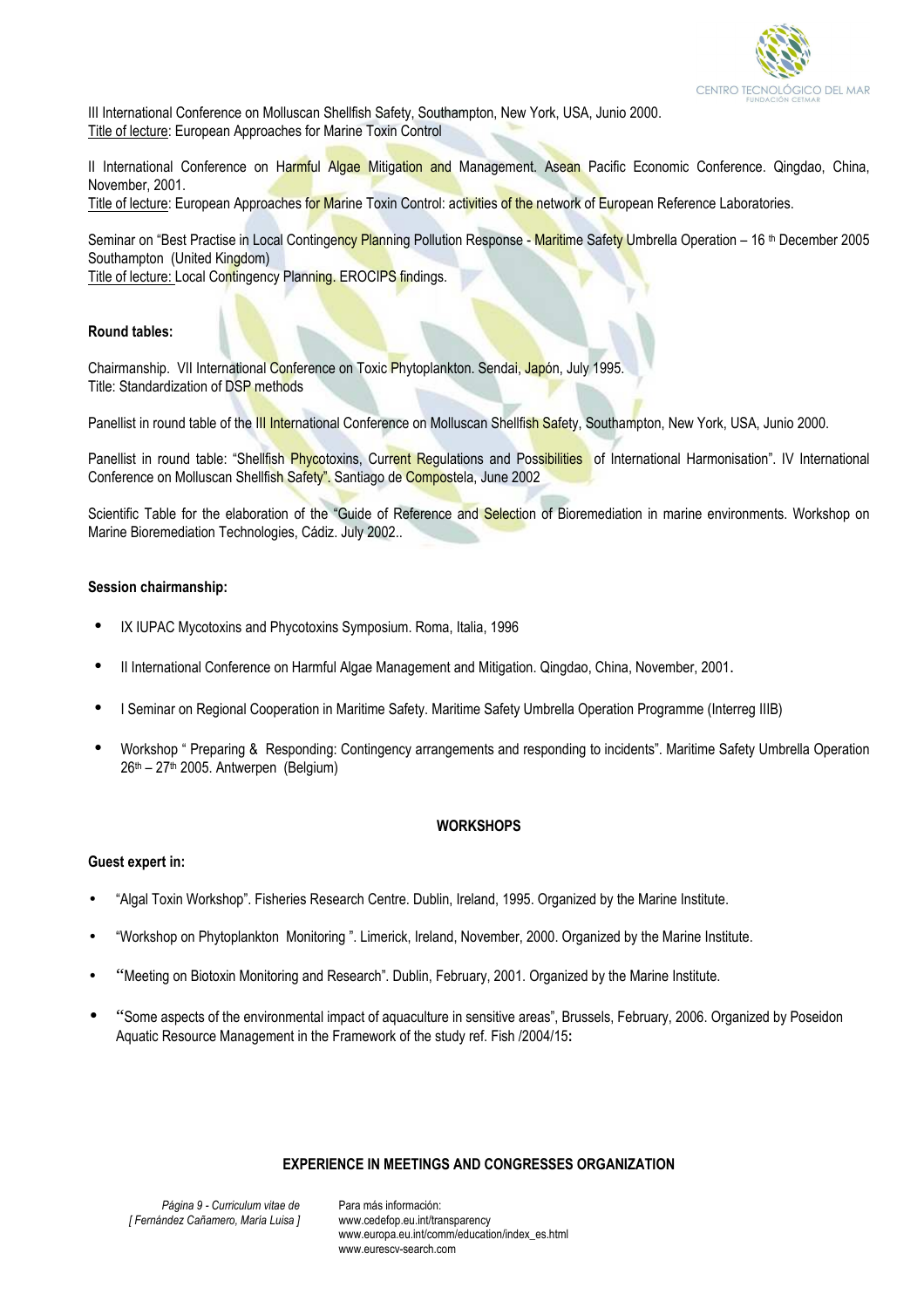

- I Meeting of the European National Reference Laboratories on Marine Biotoxins. Vigo, March 1996. International scope.
- II Meeting of the European National Reference Laboratories on Marine Biotoxins. Vigo, November 1998. International scope.
- III Meeting of the European National Reference Laboratories on Marine Biotoxins. Vigo, March 2000. International scope.
- IV Meeting of the European National Reference Laboratories on Marine Biotoxins. Vigo, October 2001. International scope.
- VIII International Conference on Harmful Algae. Vigo, June 1997. International scope.
- V International Conference on Molluscan Shellfish Safety, Santiago de Compostela, June 2002. International scope
- I Seminar on Imports of Seafood and Aquaculture Products. Vigo, March 2003 International scope.
- II Seminar on Imports of Seafood and Aquaculture Products. Vigo, June 2004 International scope
- CONFERENCE "Considerations on the risks of maritime transport for coastal areas: hydrocarbons, chemical and food products, containers and wastes" offered by Michel Girin, Director of CEDRE (Centre de Documentation de Recherche et D'experimentations sur les Pollutions Accidentelles des Eaux, Francia). Vigo, January 2004. Regional scope
- Workshop on Environmental Damage. Vigo, July 2005. International scope.
- I Seminar on Biotechnological upgrading of marine resources (VALBIOMAR). Vigo, May 2005. International scope.
- II Seminar on Biotechnological upgrading of marine resources (VALBIOMAR). Vigo, 17 November 2005. International scope.
- Seminar on "Obtention of bioactive molecules form marine hidrolizates. (III Seminario VALBIOMAR). Vigo, May 2006. International scope.
- Seminar on Molecules from algae, invertrabrates and marine microorganisms. (IV Seminario VALBIOMAR). Vigo, October 2006. International scope.
- Workshop on Operacional Oceanograpy: Capabilities and Needs.( PREVECMA Network ). Ministerio de Educación y Ciencia. Madrid. December 2007.National scope
- Workshop on "Information Management during an Emergency" (PREVECMA Network ). Ministerio de Educación y Ciencia. Madrid. March 008. Nacional Scope.
- Workshop on "Waste Management in Ports and Coasts" (PREVECMA Network). CETMAR, Vigo. November 2008. Nacional Scope
- Workshop: "Preparedness and Response to HNS spills " CETMAR, Vigo. Nacional Scope.

#### **Editorial works:**

- Proceedings of the VIII International Conference on Harmful Algae.Vigo, June 1997. International scope. Co-editor.
- Evidencias e Impactos del Cambio Climático en Galicia. 2009. Xunta de Galicia, Consellería de Medio Ambiente y Desarrollo Sostenible.
	- *Página 10 Curriculum vitae de [ Fernández Cañamero, María Luisa ]*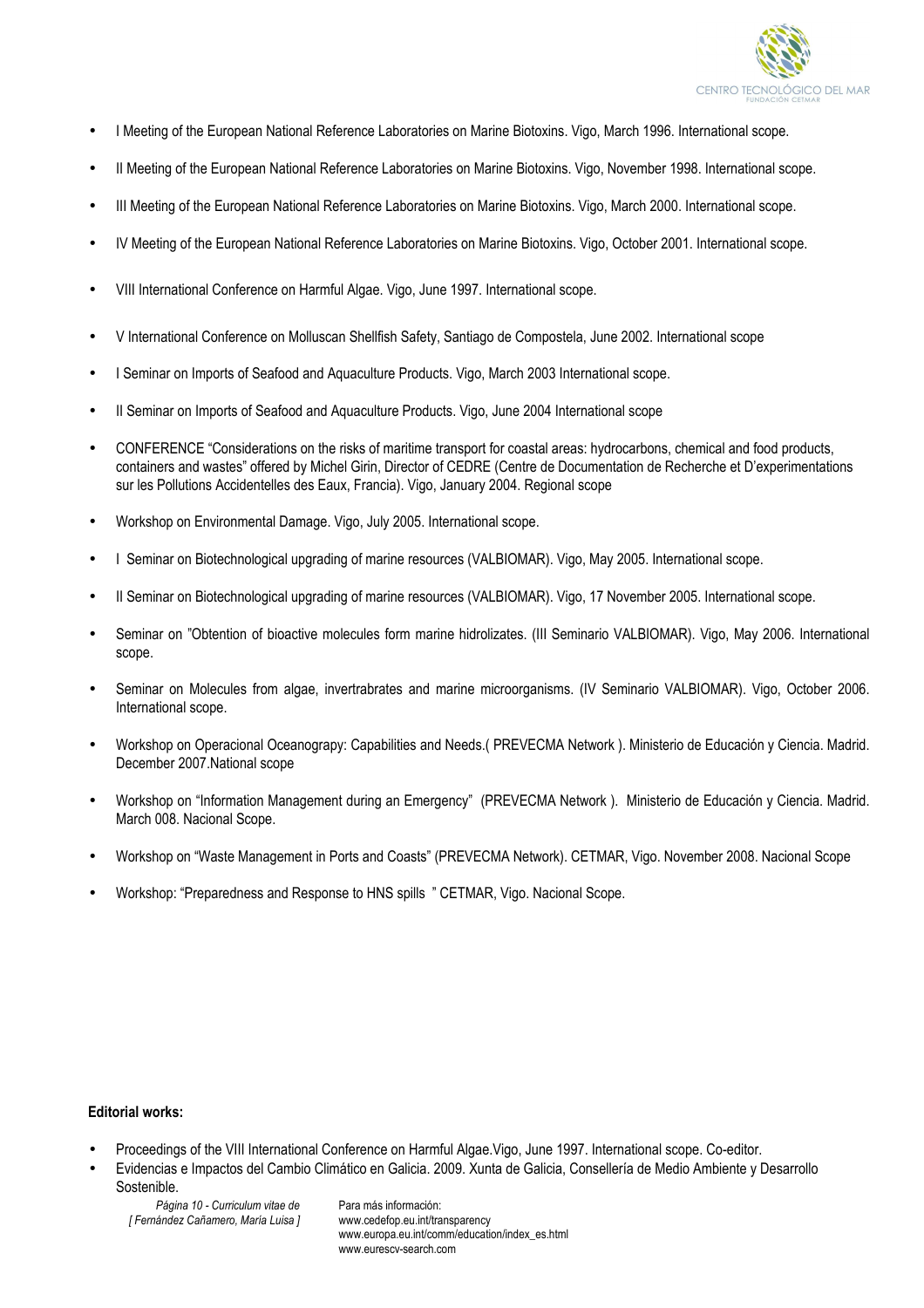

# **WORKING GROUPS**

# **Organization and chairmanship in cooperation with European Commission in:**

- Working Group on DSP toxins. Brussels, November 1998
- Working Group on Phosphatase Inhibition Assays. Brussels, December 1998
- Working Group on Neuroblastoma. Brussels, December de 1998
- Working Group on Azaspiracids. Brussels, March 1999.
- Working Group on DSP and Azaspiracids. Brussels, May 2001.
- Working Group on Sampling Plans. Brussels, October 2001-12-21

## **Guest expert in:**

- Veterinary Legislation. Marine Biotoxins. European Commission, Brussels, May 1997.
- Working group on Draft Decision on Marine Biotoxin in Bivalve molluscs. European Commission, Brussels, October 2001

# **PARTICIPATION IN INTERNATIONAL COMMITTEES**

- Member of the Scientific Committee of the IX IUPAC Mycotoxin and Phycotoxin Symposium
- Member of the International Steering Committee in:
	- -I International Conference on Harmful Algae Management and Mitigation, Filipinas, 1999.
		- -I International Conference on Harmful Algae Management and Mitigation, Qingdao, China, 2001.
- Member of the Workgroup on Marine Phycotoxins of the European Committee for Standardization (CEN). Meetings fo the CEN Workgroup:
	- Paris. May 1997 Ispra, May 1998 Milan, May 1999 The Hague, April, 2000 York, March, 2001.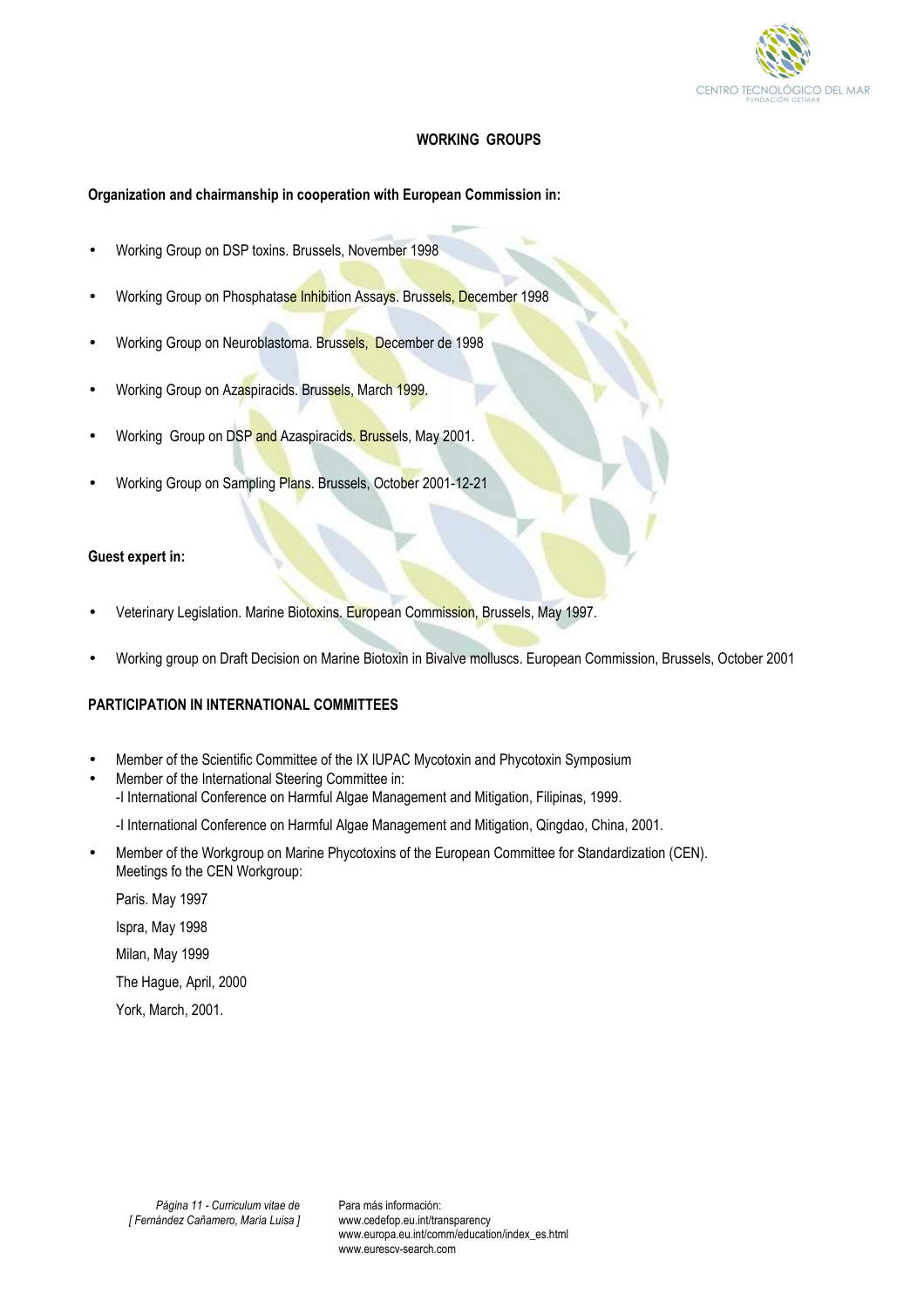

## **PARTICIPATION IN R&D PROJECTS (in bold, those coordinated by Maria Luisa Fernández)**

Title: Study of toxicity produced by dinoflagellates and the molluscs they contaminate in Galician *Rías*.

Financed by: Fund of health research. Ministry of Health and Consumption.

Participants: University of Santiago, Sanidad Exterior of Vigo, Sanidad Exterior of A Coruña, Spanish Institute of Oceanography

Duration: From 1989 to 1991.

Main researcher: Ana Martínez Fernández

Title: Toxins responsible of DSP red tides. Achievement of pure patterns. Development of methods for chemical analysis and biosintetic origin of the tides.

Financed by: Interministerial Commission of Science and Technology

Participants: University of la Laguna, Sanidad Exterior of Vigo

Duration: From 1995 to 1998.

Main researcher: Manuel Norte Martín.

Title: Environmental control of toxins growth and production by toxic dinoflagellates.

Financed by: Interministerial Commission of Science and Technology

Participants: University of Vigo, Sanidad Exterior of Vigo, Spanish Institute of Oceanography.

Duration: From 1996 to 1999.

Main researcher: Beatriz Reguera Ramírez

**Title:** Risk assessment of amnesic poisoning caused by marine phytoplankton. Financed by: Interministerial Commission of Science and Technology

Participants: University of la Laguna , Sanidad Exterior of Vigo, Spanish Institute of Oceanography.

Duration: From 1996 to 1999.

Main researcher: Santiago Fraga Rivas

Title: Bioactive marine products: isolated antitumoral substances from macro and microorganisms. Alternatives for the detection of red tides.

Financed by: Ministry of Education and Culture, R & D National Program Participants: University of la Laguna , Sanidad Exterior of Vigo

Duration: From 1998 to 2001.

Main researcher: Manuel Norte Martín

 Title: Biology of dinoflagellates genus *Dinophysis*, agents of diarrheic intoxications: morphologic and genetic variability, growth and toxicity.

Financed by: Ministry of Education and Culture, R & D National Program Participants: Spanish Institute of Oceanography, Sanidad Exterior of Vigo, Centre of Molecular Biology

Duration: From 1999 to 2002.

Main researcher: Beatriz Reguera Ramírez

*Página 12 - Curriculum vitae de [ Fernández Cañamero, María Luisa ]* Para más información: www.cedefop.eu.int/transparency www.europa.eu.int/comm/education/index\_es.html Title: Identification and quantification of lyposoluble toxins of marine organisms. Financed by: Ministry of Education and Culture, National program of R&D

www.eurescv-search.com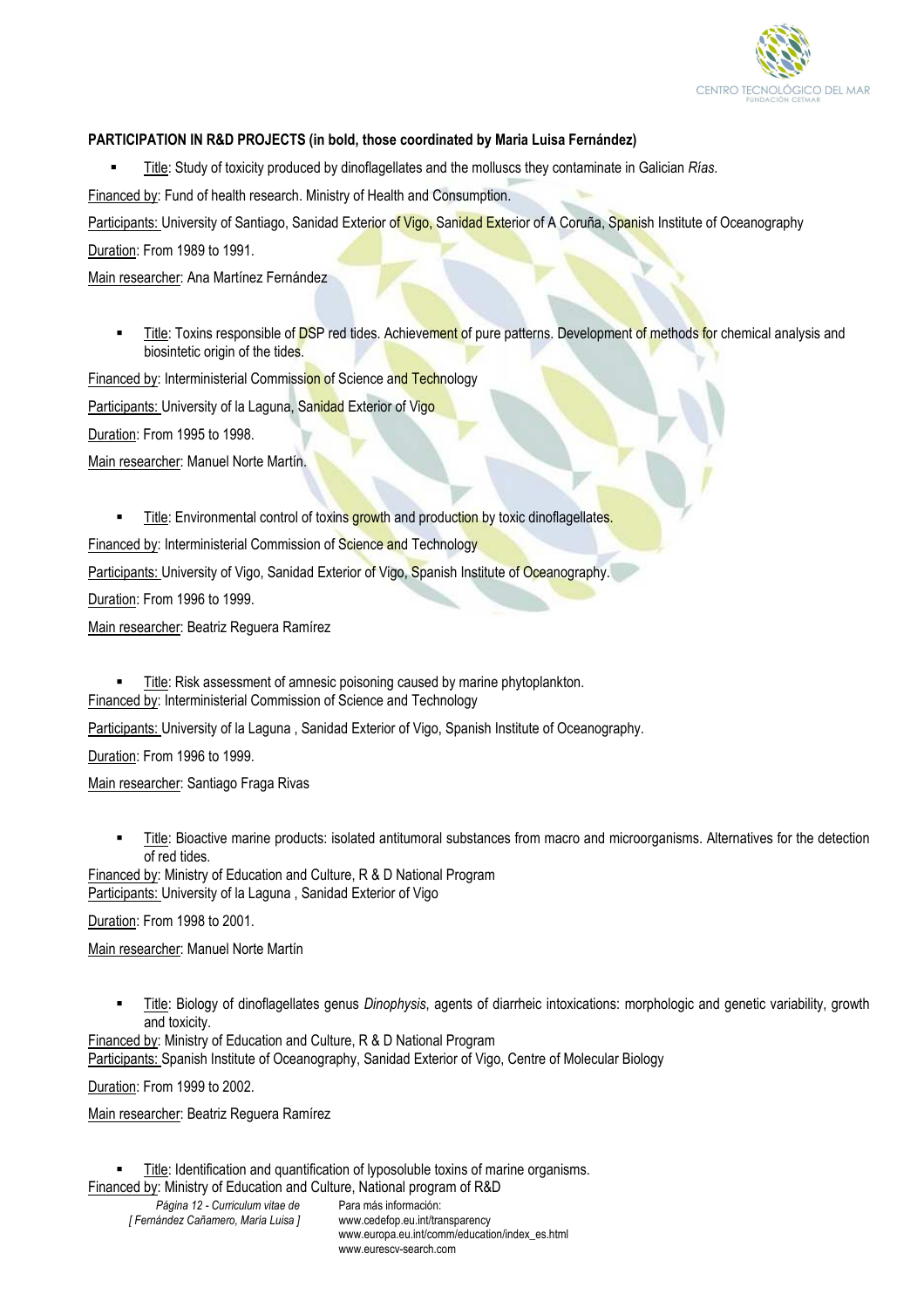

Participants: University of la Laguna, Sanidad Exterior of Vigo

Duration: From 1999 To 2002.

Main researcher: Manuel Norte Martín

 Title: Development of items, tools, performance protocols, and an information system for the design of contingency plans before marine spillage.

## Financed by: Ministry of Science and Technology

Participants: CETMAR, SOCIEDAD DE SALVAMENTO MARITIMO-SASEMAR (Society of maritime rescue), CENTRO DE CONTROL DE CALIDAD DEL MEDIO MARINO (Centre for the Quality control of Marine Environment) belonging to the Regional Fisheries Department , CENTRO DE INVESTIGACIONES MARINAS (Centre for Marine Research, belonging to the Regional Fisheries Department), INSTITUTO ESPAÑOL DE OCEANOGRAFIA-IEO (Spanish Institute of Oceanography), ESCUELA TEC. SUPERIOR DE INGENIEROS NAVALES (High Technical School of Naval Engineers, belonging to the Polytechnic University of Madrid), INSTITUTO DE INVESTIGACIONES MARINAS-CSIC (Institute for Marine Research), DEPARTAMENTO DE FISICA APLICADA (Department of Applied Physics, belonging to University of Vigo), DEPARTAMENTO DE INGENIERIA QUÍMICA (Department of Chemical engineering, belonging to University of Vigo), AUTONOMOUS UNIVERSITY OF BARCELONA, UNIVERSITY OF BURGOS, UNIVERSITY OF SALAMANCA, INSTITUTO GALLEGO DE CERÁMICA (Galician Institute of Ceramics, belonging to the University of Santiago), INSTITUTO UNIVERSITARIO DE ESTUDIOS E DESENVOLVEMENTO GALEGO (University Institute of Studies and Galician Development, belonging to University of Santiago), *CENTRE DE DOCUMENTATION, DE RECHERCHE ET D'EXPERIMENTATIONS SUR LES POLLUTIONS ACCIDENTELLES DES EAUX* (CEDRE-FRANCE)

Duration: From: 2004 to: 2006 Amount of the subsidy: 628370 € Main researcher: Rosa Mª Chapela Pérez

- Title: Technological adaptation of Martialia Hyadesi (Cephalopoda ommastrephidae) for its use as a resource of raw material in certain frozen seafood processing.
- Financed by: Regional Department of Industry of Xunta de Galicia

Participants: CETMAR, Department of Biochemistry and Molecular Biology. Faculty of Veterinary. Lugo Campus. University of Santiago de Compostela. Research Group of Fish Larvae Biology and Physiology belonging to The Institute of Marine Research in Vigo (IIM-CSIC). Duration: From: 2003 to: 2006

Main researcher: Julio F. Maroto Leal

Title: Analytical upgrading of Snow Crab (Chionoecetes opilio) for its use in feeding stuffs for aquaculture

Financed by: Regional Department of Industry of Xunta de Galicia

Participants: CETMAR, Department of Analytic Chemistry, Nutrition and Bromatology, Faculty of Pharmacy, University of Santiago de Compostela. Acuinuga S L. Hermanos Gandón SA.<br>Duration: From: 2003 to: 2006

Duration: From: 2003 to: 2006 Main researcher: Julio F. Maroto Leal

Title: Biotechnological upgrading of marine resources

Financed by: European Union

Participants: CETMAR, University of la Rochelle, Reseau des Universités de l'Ouest Atlantique, Museum National d'Histoire Naturelle, IFREMER, Université de Nantes-ISOMER, Université de Bretagne Sud, Université de Bretagne Occidentale, Technopole Quimper-Cornouailla, INIAP/IPIMAR, ALICONTROL, Integrin Advanced Biosystems Ltd, University of la Laguna. Duration:. From 2003 To 2006

Main researcher: J.M. Piot

Title: System for the integral management of the wastes produced by the mussel cultured in rafts and longlines. Financed by: European Union – D. G. Environment

Participants: CETMAR, D.G. de Recursos Marinos Xunta de Galicia, Consello Regulador de la Denominación de origen Mejillón de Galicia, Organización de Productores Mejilloneros de Galicia

Duration:. From 2004 To 2007

Main researcher: María Luisa Fernández Cañamero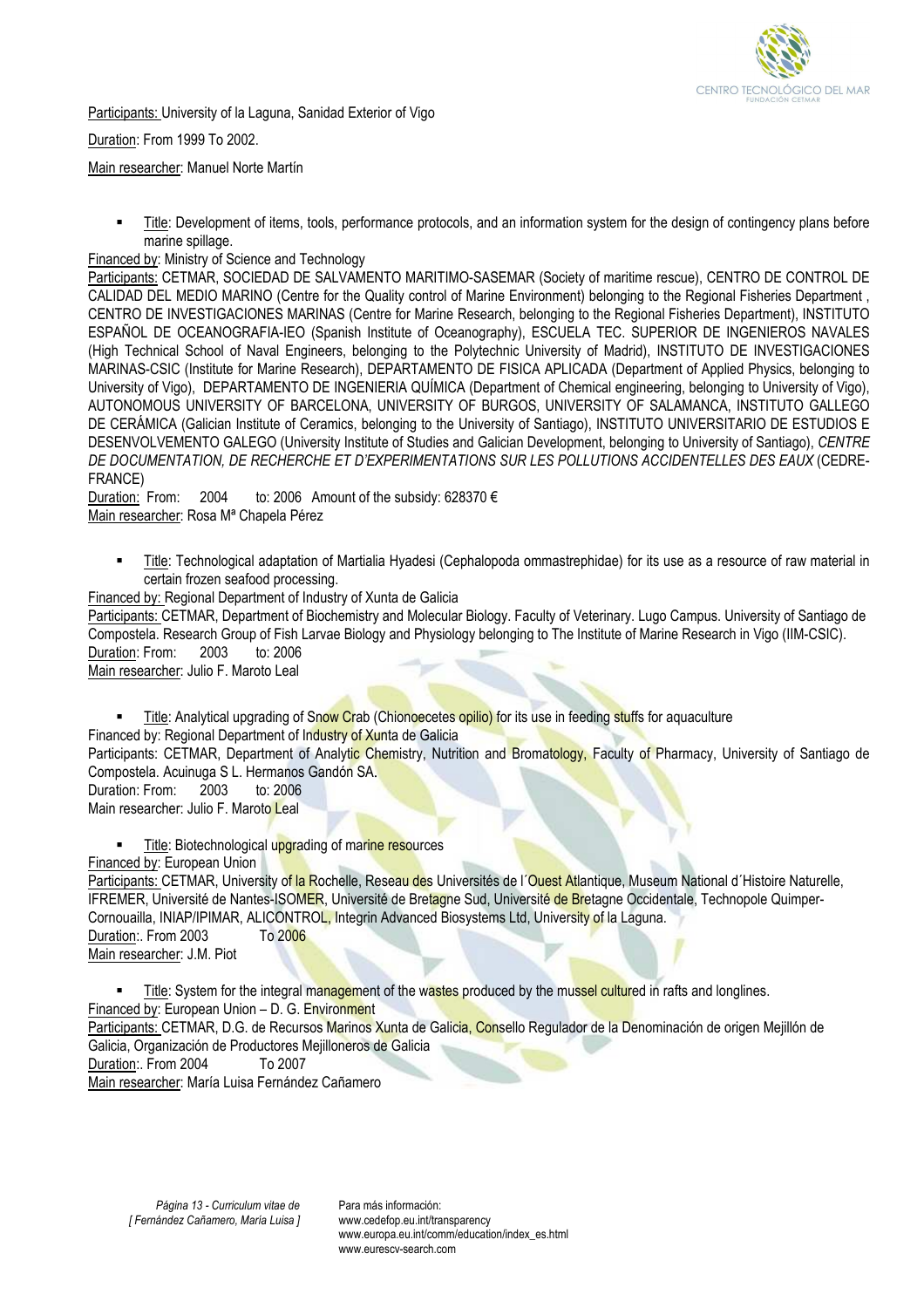

 Title: The emergency response to coastal oil, chemical and inert pollution from shipping Financed by: European Union – Community Initiative programe Interreg III B « ATLANTIC AREA » Participants: CETMAR, Devon County Council; Dorset County Council; Conseil Regional Bretagne; Conseil Regional Aquitaine; IFREMER; CEDRE; Consellería de Pesca; Consellería de Medio Ambiente; Meteogalicia; Instituto Español de Oceanografía. Duration:. From 2004 To 2007 Main researcher: Richard Hill

 Title: Purification of diarrheic toxins (DSP) in mussel *Mytilus galloprovincialis* and amnesic toxins in scallop *Pecten m*aximus Financed by: Consellería de Industria of Xunta de Galicia under PGIDIT 2002-2005 Participants: . *CETMAR, CIMA, INTECMAR* Duration:. From 2004 To 2007 Main researcher: Juan Blanco

 Title: Approach to a sustainable exploitation of carrageenan seaweed resources in Galicia and Ireland Financed by: European Union - Community Initiative programme Interreg III C - AQUAREG Participants: CETMAR, Dirección xeral de Recursos Mariños Xunta de Galicia, Universidad de Santiago de Compostela, Irish Seaweed Centre, Martin Ryan Institute Galway, Duration: From: 2004 to: 2006 Main researcher: Luis M. Rodríguez González

 **Title: Guide of imports of aquaculture and fishery products Financed by: Caixa Galicia Participants: CETMAR, Sanidad Exterior (Governmental Department in charge if the control of imports in Spain) Main researcher: María Luisa Fernández Cañamero** 

**Title: Mitigation of environmental impacts of marine cultures** 

Financed by: Junta Nacional Asesora de Cultivos Marinos (JACUMAR)

Participants: CETMAR; .Instituto Murciano de Investigación y Desarrollo Agrario y Alimentario; Dirección General de Pesca y Acuicultura (Junta de Andalucía); Empresa Pública Desarrollo Agrario y Pesquero (DAP); Instituto Canario de Ciencias Marinas; Dirección Xeral de Recursos Mariños (Xunta de Galicia; Instituto de Investigaciones Tecnológicas (Universidad de Santiago); Duration:. From 2005 To 2008

Main researcher: Felipe Aguado Jiménez

 Title: Spill response experience coordination action (SPREEX) Financed by: 6<sup>th</sup> Framework programme for research technological development and demonstration European Commission Participants: CETMAR, Organismo Público Puertos del Estado, SASEMAR – Centro Jovellanos, GTW, CIT, CEDRE, SINTEF, DHI. Duration:. From 2004 To 2006 Main researcher: Organismo Público Puertos del Estado

 Title: Benign and environmentally friendly fish processing practices to provide added value and innovative solutions for a responsible and sustainable management of fisheries

Financed by: Programa LIFE Medio ambiente – Comisión Europea Participants: CSIC, CETMAR, Espaderos del Atlántico, S.A., PEIXESPORT, S.L., Institute Français de Recherche pour L'exploitation de la Mer (Francia) , Instituto de Investigaçao das Pescas e do Mar (Portugal). Duration: From 2005 To 2008 Main researcher: CSIC

**Title: Maritime governance and technology consortium** 

Financed by: Maritime Safety Umbrella Operation (MSUO) - Interreg IIIB

Participants: University of Plymouth, World Maritime University, Financial Engineering and Port Development, Kotka Maritime Research Centre, CETMAR

Duration: 2006

Main researcher: University of Plymouth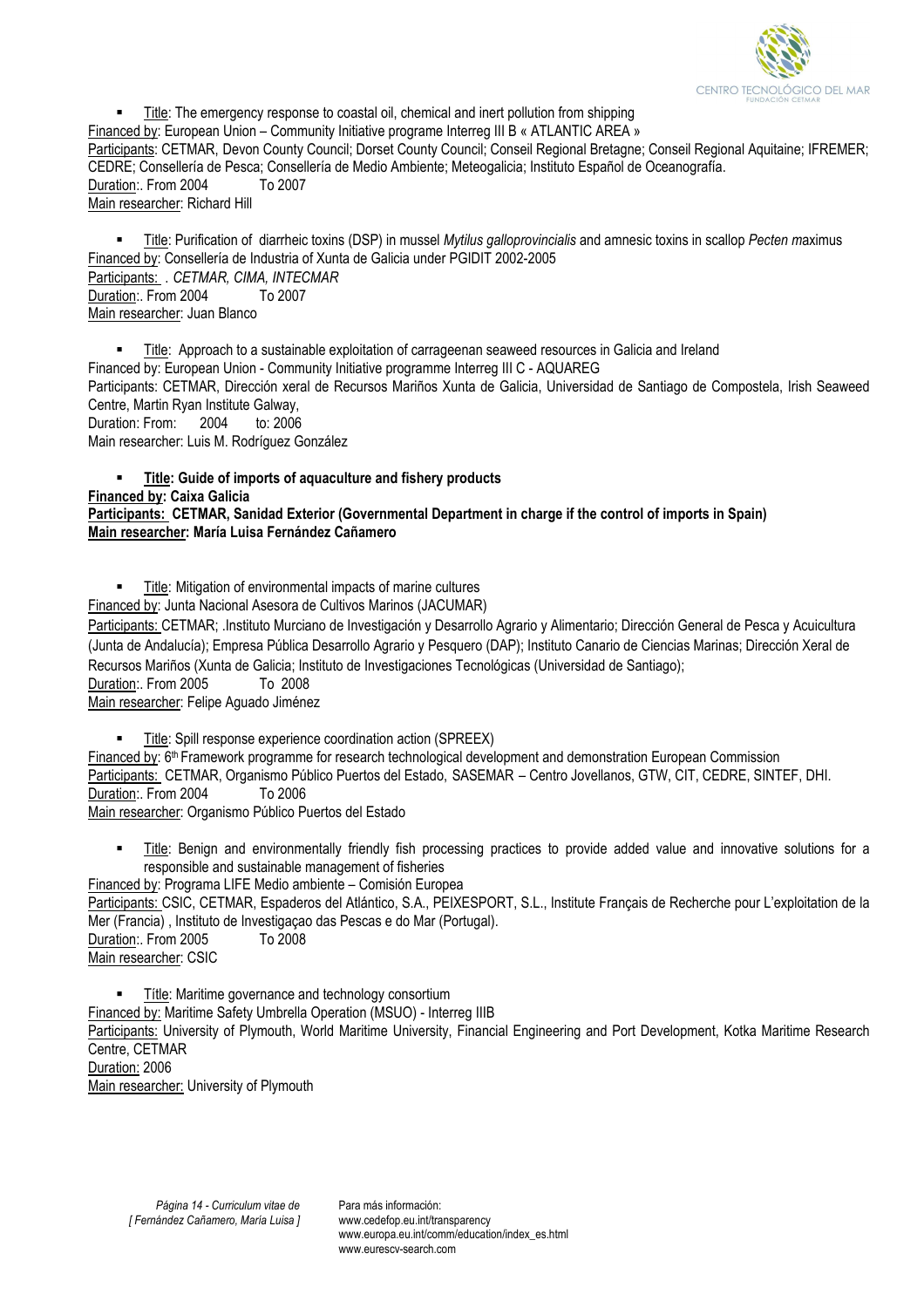

 **Títle : Red tecnológica sobre prevención y respuesta a los vertidos y a la contaminación (PREVECMA) Financed by: Ministerio de Ecuación y Ciencia Participants: CETMAR, Puertos del Estado, SASEMAR, IIM y CIT Duration: Desde 2006 hasta 2009 Main researcher: Mª Luisa Fernández Cañamero** 

Títle: Green atlantic for sustainable development (GASD) Financed by: Unión europea - Iniciativa comunitaria programa Interreg III B « AREA ATLANTICA» Participants: Francia: Brest Technopole Iroise (Región de Bretaña), Ouest Atlantique et Nantes Métropole (Regiones Pays de La Loire y Poitou-Charentes), ARESE FRANCE (Red de CESR Francia atlántica) España: Las Canarias (Región), Galicia (Región - CETMAR), Gijón (Región Asturias) Portugal: CCDRN (Región Norte), Porto (Autoridad portuaria APDL) Gran Bretaña: Suroeste de Inglaterra: Región a través de la Universidad de Plymouth Irlanda: Autoridad Regional del Suroeste (el National Maritime College, The Marine Resources and Coastal Research Centres for Ireland) e Irlanda del sur Redes europeas: Europe+ / EBN<br>Duration: Desde 2006 hasta 2008 Duration: Desde 2006 Main researcher: Patrice Lefeu

 Title : Estudio sobre el cambio climático en Galicia Financed by: Consellería de Medio Ambiente-Xunta de Galicia Participants: Consellería de Medio Ambiente, CETMAR. Duration: Desde 2006 hasta 2007 Main reseracher: Consellería de Medio Ambiente

 Title: Impulso del cultivo de la ostra rizada (*Crassostrea gigas*) en diferentes Rías Gallegas-II Financed by: Consellería de Pesca e Asuntos Marítimos – Xunta de Galicia Participants: Dirección Xeral de Recursos Mariños; Centro de Investigaciones Marinas (CIMA); Centro de Control y Gestión del Medio y de los Recursos Marinos (CCMM); INTECMAR. Duration:: Desde 2006 hasta 2009 Main researcher: Dirección Xeral de Recursos Mariños – Xunta de Galicia

 Títle: Acción estratégica sobre toxinas marinas (EPITOX) Financed by: Dirección Xeral de I+D+i-Consellería de Innovación e Industria (Xunta de Galicia) Participants: Centro de Investigacións Mariñas (CIMA); Dirección Xeral de Saúde Pública-Consellería de Sanidade (Xunta de Galicia); Centro Tecnológico del Mar-Fundación CETMAR; INTECMAR; Universidad de Santiago de Compostela Duration: Desde 2007 hasta 2010 Main reseracher: CIMA

 **Títle: ATLANTIC REGIONS COASTAL POLLUTION RESPONSE & PREPAREDNESS - ARCOPOL Financed by: Programa de Cooperación Transnacional ESPACIO ATLANTICO**  Participants: Conselleria de Pesca y Asuntos Maritimos (DX RM, CIMA); INTECMAR ; Conselleria de Medio Ambiente-**Meteogalicia ; CETMAR; Pembrokeshire County Council (UK) ; Conseil d'Acquitaine (FR); Conseil Bretagne (FR); CIIMAR (PO); IST (PO); Marine Institute (Irlanda) ; Vigipol; EGMASA Duration:. Desde 2009 Hasta: 2011 Main researcher : Maria Luisa Fernández Cañamero** 

**Títle: ARCOPOL PLUS** 

**Financed by: Programa de Cooperación Transnacional ESPACIO ATLANTICO** 

**Participants: Conselleria de Pesca y Asuntos Maritimos (DX RM, CIMA); INTECMAR ; Conselleria de Medio Ambiente-Meteogalicia ; CETMAR; Pembrokeshire County Council (UK) ; Conseil d'Acquitaine (FR); Conseil Bretagne (FR); CIIMAR (PO); IST (PO); Marine Institute (Irlanda) ; Vigipol; EGMASA Duration:. Desde 2009** 

**Main researcher : Maria Luisa Fernández Cañamero** 

www.eurescy-search.com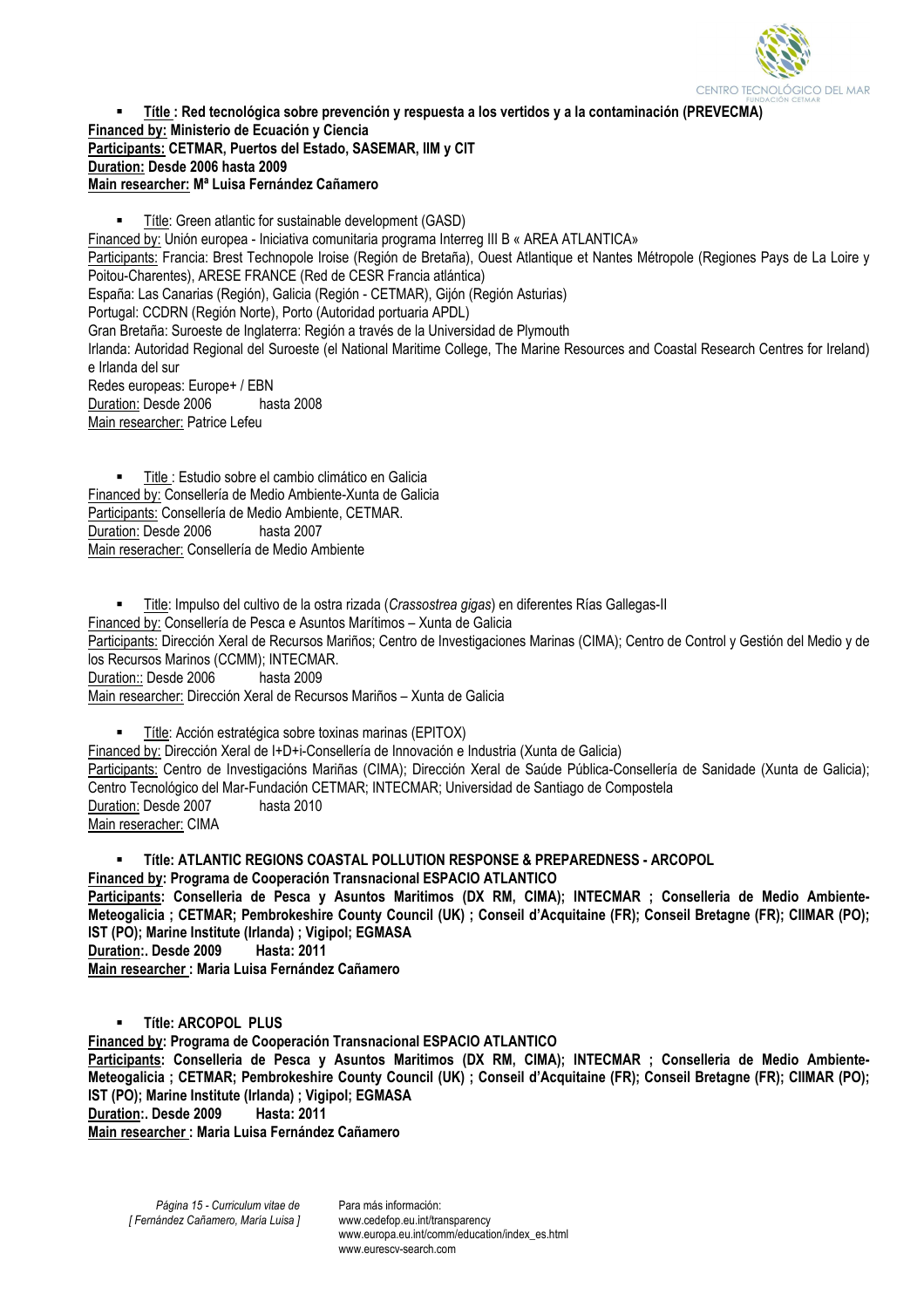

 **Títle: – STAGES Financed by: Programa de Cooperación Transnacional ESPACIO ATLANTICO Participants: Conselleria de Pesca y Asuntos Maritimos (DX RM, CIMA); INTECMAR ; Conselleria de Medio Ambiente-Meteogalicia ; CETMAR; Pembrokeshire County Council (UK) ; Conseil d'Acquitaine (FR); Conseil Bretagne (FR); CIIMAR (PO); IST (PO); Marine Institute (Irlanda) ; Vigipol; EGMASA Duration:. Desde 2009 Hasta: 2011 Main researcher : Maria Luisa Fernández Cañamero** 

 **Title: HNS, OIL AND INERT POLLUTION: TRAJECTORY MODELLING AND MONITORING - DRIFTER Financed by: VI Programa Marco UE- Plan INCITE Participants: Centro Tecnológico del Mar; MeteoGalicia; Intecmar; Universidad de Vigo; Hidromod (Portugal); Instituto Superior Técnico (Portugal); CEDRE (Francia) Duration: Desde 2008 Hasta: 2010 Main researcher: Maria Luisa Fernández Cañamero** 

 Title: EXPLOTACIÓN BIOTECNOLÓGICA DE PRODUCTOS Y SUBPRODUCTOS MARINOS- BIOTECMAR Financed by: Programa de Cooperación Transnacional ESPACIO ATLANTICO Participants: Universidad de Bretaña Occidental, Technopole Quimper Cormuaille, Seapro (Francia); Indigo Rock, Irish seaweed centre (Irlanda); IPIMAR (Portugal); IIM-CSIC, CETMAR (ESpaña) Duration:. Desde 2008 Hasta: 2010 Main reseracher: Fabienne Guerard- Universite Bretagne

Títle: RED ATLÁNTICA PARA LA PREVENCIÓN Y GESTIÓN DE RIESGOS DEL LITORAL –ANCORIM

Financed by: Programa de Cooperación Transnacional ESPACIO ATLANTICO

Participants: Aquitaine Region; Observatoire de la Côte Aquitaine, IAAT, Bretagne region, GEOMER (university of Bretagne), Poitou Charente; REGION; CREAA, Instituto de Hidráulica e Recursos Hídricos (IHRH), Departamento de Hidráulica e Ambiente do LNEC, NASC ; Centro de Biodiversidad y Gestion Ambiental (BIOGES), Universidad de Vigo, CETMAR.

Duration:. Desde 2009 Hasta: 2011

Main reseracher: Florence Cron- Aquitaine Region

 Títle: EVALUACIÓN DE LA ABUNDANCIA LARVARIA DE Mytilus galloprovincialis Y DEL RECLUTAMIENTO EN EL INTERMAREAL ROCOSO DE LA COSTA GALLEGA

Financed by: Conselleria de Pesca y Asuntos Marítimos Participants: Centro de Investigaciones Marinas, Universidad de Vigo Duration:. Desde 2008 Hasta: 2009 Main researcher: Raquel Díez- CETMAR

Títle: OBSERVATORIO OCEÁNICO DEL MARGEN IBÉRICO -RAIA

Financed by: Programa de Cooperación Transfronterizo GALICIA-Norte de Portugal

Participants: Instituto Hidrográfico (IH); Universidade de Porto; Universidade de Aveiro; Instituto Superior Técnico (IST); CIIMAR(Portugal); Instituto Español de Oceanografía; Universidade de Vigo; Intecmar; CETMAR; Instituto de Investigaciones Mariñas (CSIC); Puerto de Vigo – Puertos del Estado; Consellería de Medio Ambiente e Desenvolvemento Sostible-MeteoGalicia (España) Duration: Desde 2009 Hasta: 2011

Main researcher: Vicente Pérez Muñuzuri- Consellería de Medio Ambiente e Desenvolvemente Sostible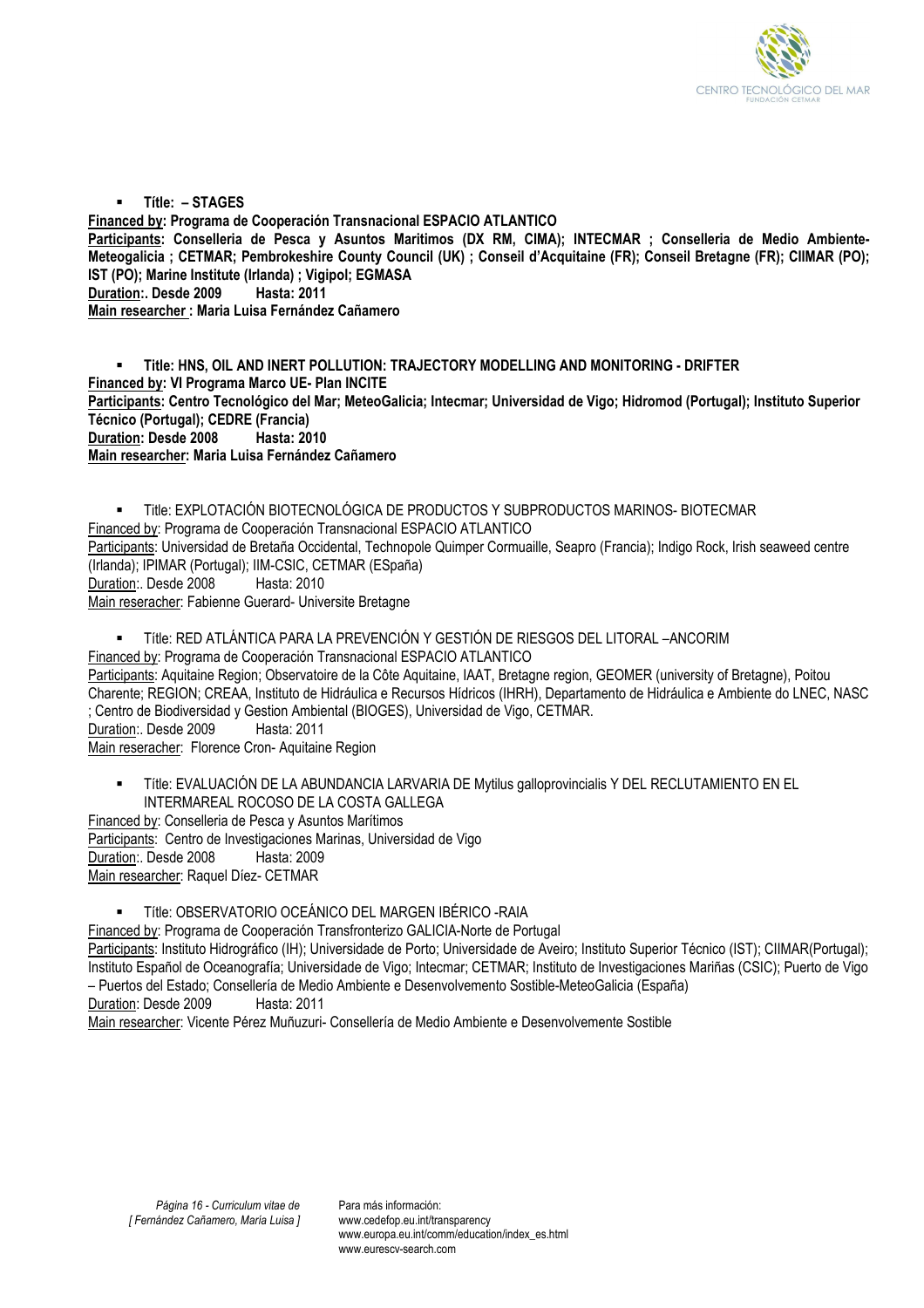

**Títle:Proyecto Singular Estratégico –PROMARES: Protección Medioambiental de la Costa y del Medio Marino Financed by: Ministerio de Ciencia e Innovación** 

**Participants: AIDO, Asociación de Investigación Metalúrgica del Noroeste-AIMEN, Autoridad Portuaria de Vigo, Codisoil SA, Consultores Investigación Tecnológica CIT, ELEMPO LABS, Flota Proyectos Singulares FPS, Fundación AZTI-Tecnalia, Fundación Hidráulica Ambiental de Cantabria, Geocisa, Incaplas, Insituto Mediterráneo de Estudios Avanzados-IMEDEA, Instituto de Investigaciones Marinas-IIM-CSIC, Marine Instruments, SA, Prebetong, Prefabricados Marinos, Qualitas Instruments, S.A, Repsol Petróleo SA, Repsol YPF, SA, SIMO, Starlab Barcelona SL, Tecnología Marina XIMO-MAREXI, Universidad de Huelva, Universidad de las Palmas de Gran Canaria-CEANI, Universidad de Santiago de Compostela, Universidad de Vigo, Universidad Politécnica de Cataluña-LIM.** 

**Duration: 2009-2013** 

**Main researcher: Maria Luisa Fernández Cañamero- CETMAR** 

**Títle: Plataforma Tecnológica para la Protección de la Costa y del Medio Marino PT-PROTECMA Financed by: Ministerio de Ciencia e Innovación** 

**Participants: Dirección General de Marina Mercante, Salvamento Marítimo, Ministerio de Medio Ambiente, Medio Rural y Marino, Puertos del Estado, Instituto Español de Oceanografía, Instituto de Investigaciones Marinas-CSIC, Repsol YPF, FEIQUE, ANAM, GEOCISA.** 

**Duration: 2009-2012** 

**Main researcher: Maria Luisa Fernández Cañamero- CETMAR** 

Títle: Integral Networking of Fishing Sector Actors to Organize a Responsible, Optimal and Sustainable Exploitation of Marine Resources Financed by: DG Environment, UE.

Participants: CESGA; CETMAR, Instituto de Investigaciones Marinas-CSIC, Instituto Español de Oceanografía IPIMAR (Portugal)

Duration: 2010-2012 Main researcher: Antonio Álvarez Alonso- IIM-CSIC